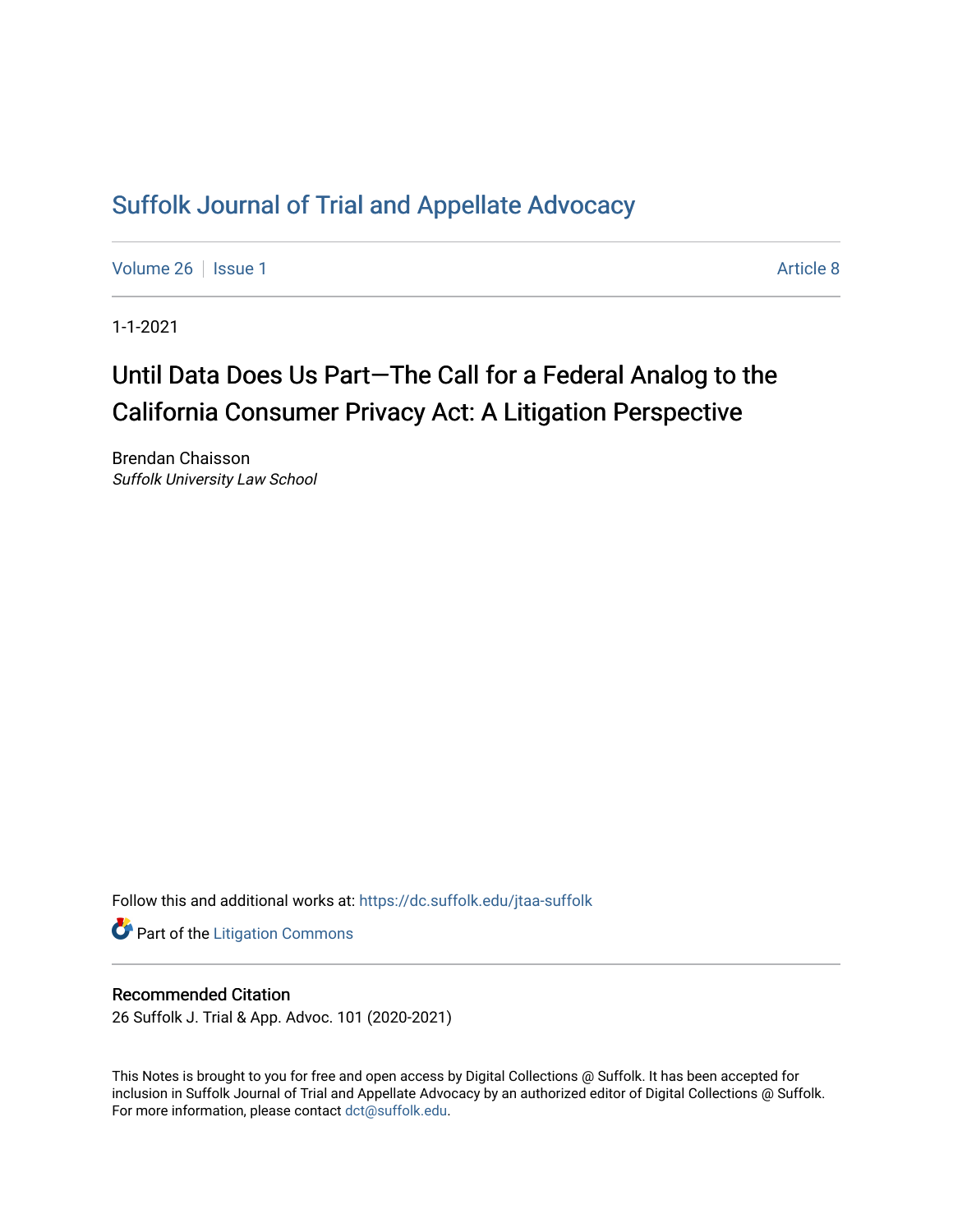# **UNTIL DATA DOES US PART—THE CALL FOR A FEDERAL ANALOG TO THE CALIFORNIA CONSUMER PRIVACY ACT: A LITIGATION PERSPECTIVE**

*"The world's most valuable resource is no longer oil, but data."* 1

### I. INTRODUCTION

American consumers often receive emails from companies whom they have transacted with. 2 Among the seemingly endless stream of coupons and brand announcements, consumers may encounter a message that takes on a more serious tone: a company—entrusted with customers' Personally Identifiable Information ("PII")—has failed to adequately protect that information from hackers and cyber-criminals.<sup>3</sup>

On September 7, 2017, this message became an unfortunate reality for roughly 44% of Americans as Equifax, a credit reporting company, suffered a cyberattack so large that the company was compelled to notify citizens of the data breach. 4 The breach—likely orchestrated by high-ranking members of the Chinese military—compromised 145 million Americans' PII.<sup>5</sup> While no evidence existed that the hackers had misused consumers'

<sup>4</sup> *See* Elizabeth Weise, *A Timeline of Events Surrounding the Equifax Data Breach,* USA TODAY (Oct. 3, 2017, 2:46 PM), https://www.usatoday.com/story/tech/2017/09/26/timelineevents-surrounding-equifax-data-breach/703691001/ (providing timeline of Equifax's notice to consumers regarding breach); *Equifax Announces Cybersecurity Incident Involving Consumer Information*, EQUIFAX (Sep. 7, 2017), https://investor.equifax.com/news-and-*Information*, EQUIFAX (Sep. 7, 2017), https://investor.equifax.com/news-andevents/news/2017/09-07-2017-213000628 (describing information hacked). Information accessed "primarily includes names, Social Security numbers, birth dates, addresses and, in some instances, driver's license numbers." Equifax*, supra* note 4*.*

<sup>5</sup> *See* Department of Justice Office of Public Affairs, *Chinese Military Personnel Charged with Computer Fraud, Economic Espionage and Wire Fraud for Hacking into Credit Reporting Agency Equifax*, U.S. DEP'T. OF JUSTICE (Feb. 10, 2020), https://www.justice.gov/opa/pr/chinesemilitary-personnel-charged-computer-fraud-economic-espionage-and-wire-fraud-hacking (an-

<sup>1</sup> *See Internet Service Providers: Customer Privacy*, S. JUDICIARY COMM., 2017-18-A.B. 375 2017-18 Sess., Background (Cal. June 25, 2018).

<sup>2</sup> *See* Jordan Elias, *Course Correction—Data Breach as Invasion of Privacy*, 69 BAYLOR L. REV. 574, 574 (2017) (suggesting consumers typically receive notice of data breaches via email).

<sup>3</sup> *See* Clara Kim, Note, *Granting Standing in Data Breach Cases: The Seventh Circuit Paves the Way Towards a Solution to the Increasingly Pervasive Data Breach Problem*, 2016 COLUM. BUS. L. REV. 544, 546 (2016) (describing increasingly prevalent phenomenon of data breaches). A data breach is "the loss, theft, or other unauthorized access . . . to data containing sensitive personal information, in electronic or printed form, that results in the potential compromise of the confidentiality or integrity of the data." *Id.* (quoting 38 U.S.C. § 5727 (2012)).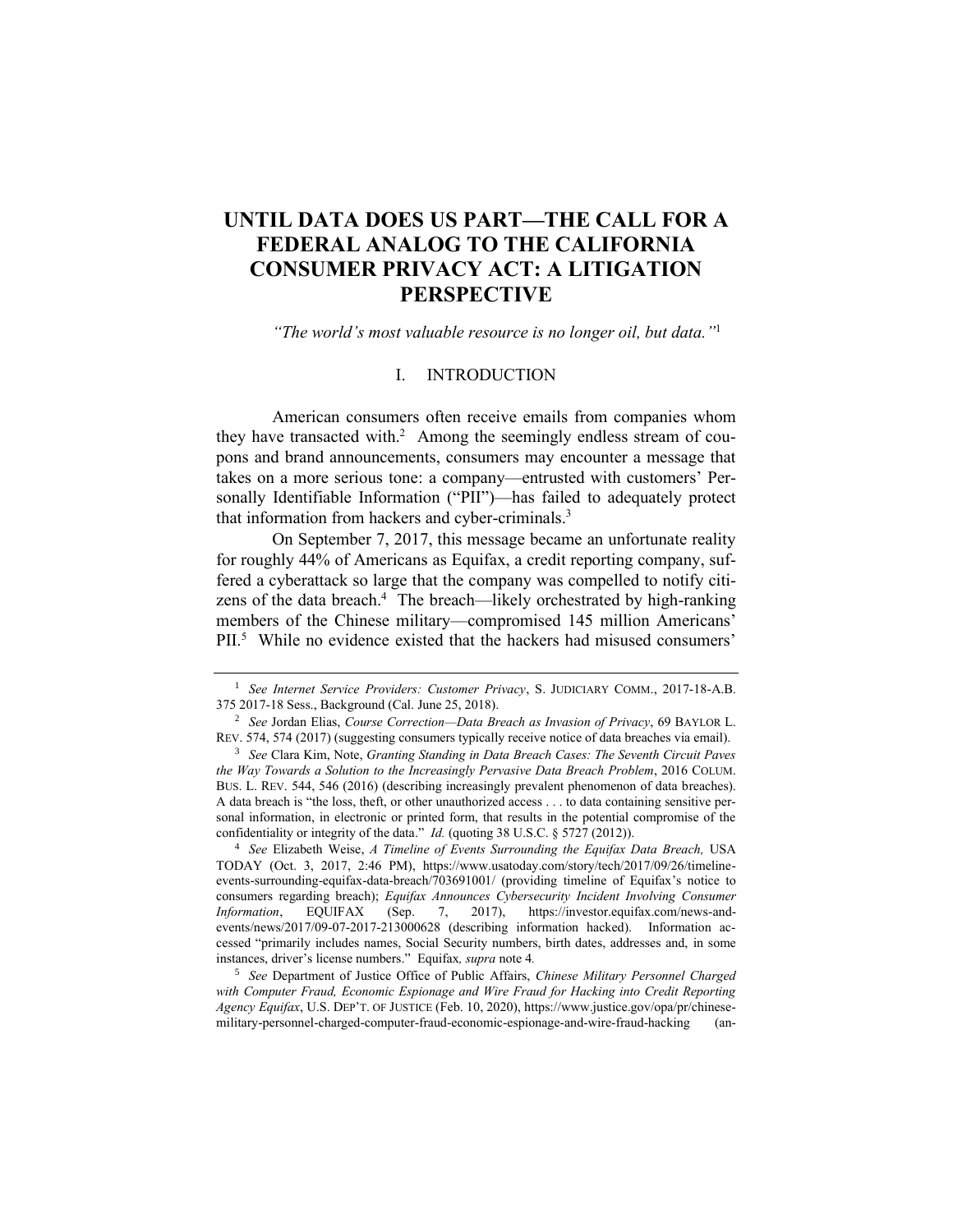personal information at the time consumers were notified, many Americans were left with the same question after their private information was compromised: what now?<sup>6</sup> In fact, consumers nationwide have increasingly asked this question as large-scale data breaches continue to infect the consumer marketplace.<sup>7</sup> In Equifax's case, the answer to this question relied on—as it often has in mass data breaches—the statutorily-prescribed enforcement powers of the Federal Trade Commission ("FTC"), a government agency designed to protect consumers nationwide against deceptive and unfair business practices.<sup>8</sup> Using its broad authority under Section 5 of the FTC Act, the FTC filed a complaint in federal district court seeking an injunction against Equifax, which ultimately resulted in the largest settlement for a data breach in United States' history.<sup>9</sup> In total, the parties settled for \$650 million, with \$300 million reserved for a "Consumer Fund" to settle the multidistrict litigation brought on behalf of the individuals affected by the breach.<sup>10</sup> While this judicial resolution was an ostensible success, consumers were still faced with a different set of challenges, which included increasing credit monitoring to police their exposed PII and finding an

#### *Id.*

nouncing indictments of four members of Chinese military). "[Their actions were] a deliberate and sweeping intrusion into the private information of the American people . . . ." *Id.*

<sup>6</sup> *See* Elias, *supra* note 2, at 575 (acknowledging that news of Equifax breach left many "deeply rattled").

See id. (noting that immediate fallout of data breaches results in "anxiety, embarrassment, and distress" for consumers); *see also* Kim, *supra* note 3, at 548-49 (listing recent large-scale data breaches).

<sup>8</sup> *See* QUEMARS S. AHMED, ET. AL., CALIFORNIA ANTITRUST AND UNFAIR COMPETITION LAW: PRIVACY ENFORCEMENT BY THE FTC, 1 CA ANTITRUST AND UNFAIR COMPETITION L. § 26.17(B)(1) (3d ed. 2019) (articulating FTC enforcement powers under FTC Act). In short:

<sup>[</sup>T]he FTC has used its Section 5 authority to investigate and file complaints for privacy and data security violations . . . [b]roadly speaking, FTC investigations may lead to one or several of the following outcomes: (1) the agency's decision to close the investigation, (2) a settlement between the FTC and the target of the investigation, (3) the agency's filing of an administrative complaint, or (4) the agency's filing of a complaint in federal district court.

<sup>9</sup> *See Federal Trade Comm'n v. Equifax Inc.*, No. 1:19-cv-03297-TWT (Thrash, J., Stipulated Order for Permanent Injunction and Monetary Judgment) (N.D. Ga. July 23, 2019) (ordering settlement of FTC claims against Equifax and establishing "Consumer Fund" to pay affected consumers).

<sup>&</sup>lt;sup>10</sup> *See id.* at 31 ("An amount no less than Three Hundred Million Dollars . . . must be used and administered . . . for the exclusive purpose of providing restitution and redress to Affected Consumers"); Stacy Cowley, *Equifax to Pay at Least \$650 Million in Largest-Ever Data Breach Settlement*, N.Y. TIMES (July 22, 2019), https://www.nytimes.com/2019/07/22/business/equifaxsettlement.html (indicating final size of settlement may change depending on several conditions applied in order).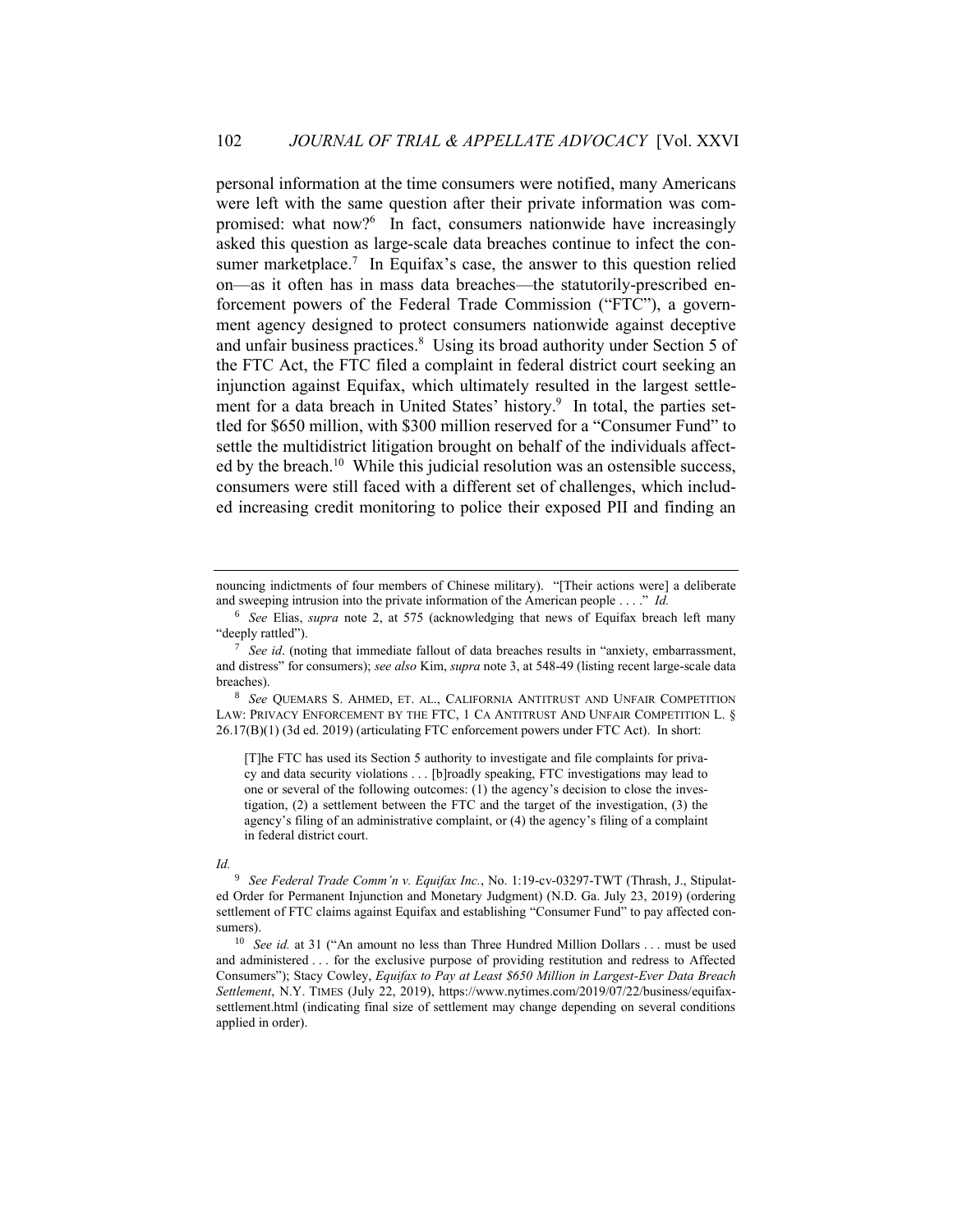effective way to actually collect damages from Equifax.<sup>11</sup> As it turned out, the FTC settlement did not account for such a large number of consumers seeking cash compensation, which meant that the amount set aside in the "Consumer Fund" was grossly underestimated; thus, a deadline was given to consumers to either file more paperwork to receive their payout or opt for a non-cash settlement.<sup>12</sup>

The Equifax settlement is illustrative of a common theme in data breach litigation: while government regulations may cause businesses to enhance their cybersecurity regimes, the consumer-plaintiffs harmed by data breaches face significant impediments in attempting to redress their injuries through judicial process.<sup>13</sup> Enabling consumer access to federal courts has become a weighty concern in the context of data breaches, with no current consensus regarding *how* the courts or legislature should address the issue. 14 The California legislature, however, has adopted a seemingly common-sense method to confer standing to individual consumers affected by data breaches.<sup>15</sup> With the passage of the California Consumer Privacy Act ("CCPA")<sup>16</sup>, California residents now have a private right of action against certain businesses if their "nonencrypted and nonredacted information . . . is subject to an unauthorized access and exfiltration, theft, or

<sup>11</sup> *See* Megan Leonhardt, *If You Want to Claim \$125 from the Equifax Data Breach, You Have More Work To Do*, CNBC (Sep. 9, 2019, 11:11 AM), https://www.cnbc.com/2019/09/09/equifax-settlement-you-need-to-update-your-claim-to-get-125.html (outlining process for individual consumers seeking cash compensation).

<sup>&</sup>lt;sup>12</sup> *See id.* ("[C]onsumers who filed for the \$125 cash payout were sent an email with the subject line: 'Your Equifax Claim: You Need to Act by October 15, 2019 or Your Claim for Alternative Compensation Will Be Denied.'"). The FTC also urged consumers to pick free credit monitoring over the cash payout as it came with identity theft insurance among other benefits. *Id.* 

<sup>13</sup> *See* Kim, *supra* note 3, at 547 (noting that consumers' class action lawsuits to redress "increasingly common occurrence of data breaches" generally fail); Elias, *supra* note 2, at 576-77 (asking federal courts to confer standing by applying common-law privacy torts in data breach cases).

<sup>14</sup> *See* Kim, *supra* note 3 ("[T]he current state of the law cannot fully address the complicated issues that arise from data breach incidents. The existing regulations operate in a piecemeal manner and do not adequately address the situation."); *2018 Security Breach Legislation*, NAT'L CONF. OF STATE LEGISLATURES (Feb. 8, 2019), http://www.ncsl.org/research/telecommunications-and-information-technology/2018-securitybreach-legislation.aspx (noting that all fifty state legislatures have addressed security breaches through some type of legislation); *accord* U.S. GOV'T ACCOUNTABILITY OFF., GAO 19-52, INTERNET PRIVACY: ADDITIONAL FEDERAL AUTHORITY COULD ENHANCE CONSUMER PROTECTION AND PROVIDE FLEXIBILITY 6 (2019). "No comprehensive federal privacy law governs the collection, use, and sale or other disclosure of personal information by private-sector companies in the United States." U.S. Gov't Accountability Off., *supra* note 14.

<sup>15</sup> *See* Mike Quartararo, *Challenges of the California Consumer Privacy Act*, ABOVE THE LAW (Oct. 29, 2019, 5:46 PM), https://abovethelaw.com/2019/10/challenges-of-the-californiaconsumer-privacy-act/ (noting CCPA creates private right of action to consumers). "Any consumer may bring an action [for statutory damages] under the law." *Id.*

<sup>16</sup> *See* CAL. CIV. CODE §§ 1798.100-199 (2020).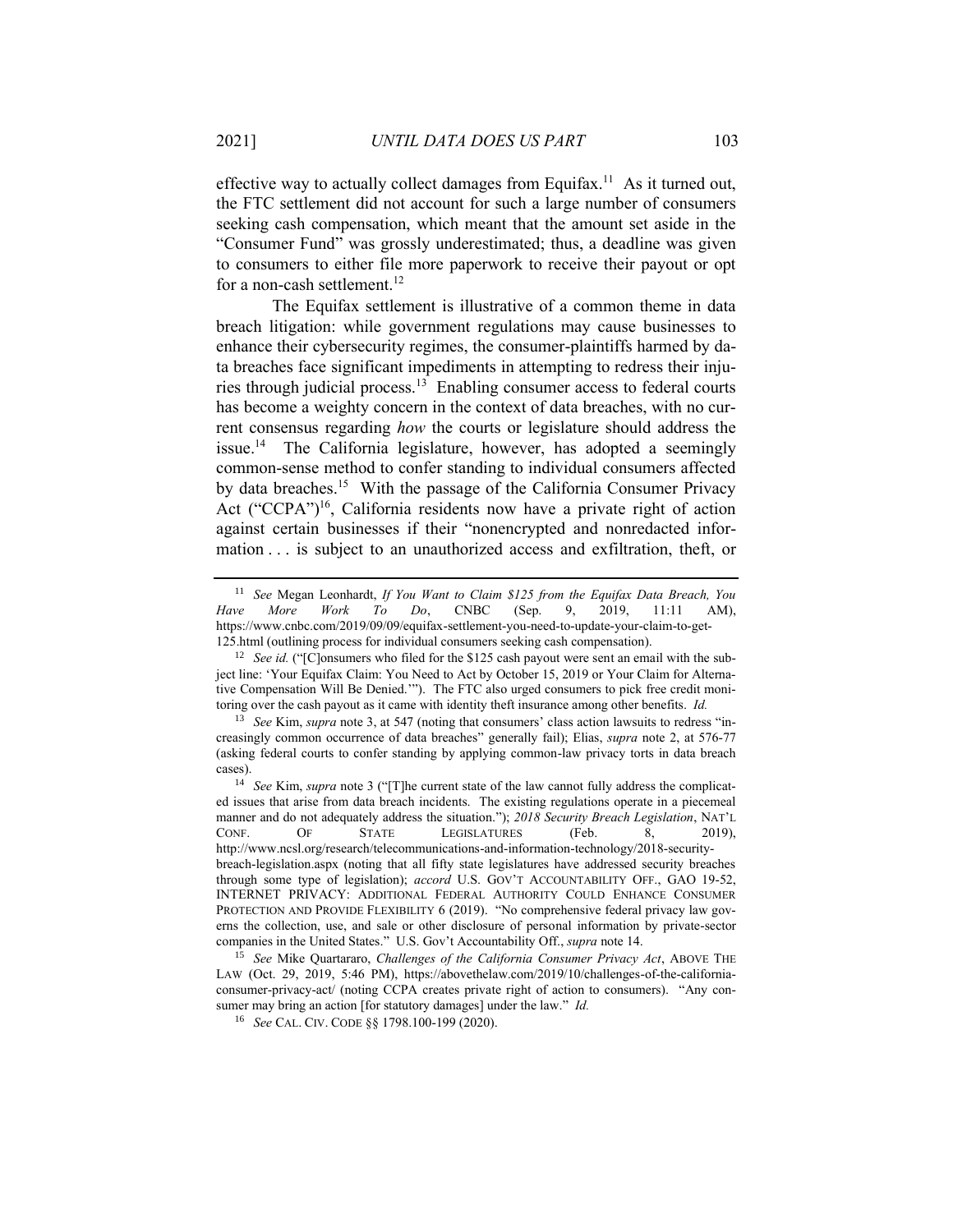disclosure as a result of the business's violation of the duty to implement and maintain reasonable security procedures and practices. . . . "<sup>17</sup>

This Note will focus on the implementation of the CCPA and its inevitable effect on data breach class actions nationwide.<sup>18</sup> With California residents' claims being distinguished from the other subclasses in multidistrict litigation, it is likely that those suffering from the same data breaches will be received with stark distinctions in federal courts.<sup>19</sup> A brief analysis of prior data breach class actions across different circuits will further illustrate the burden that class action plaintiffs outside of California must overcome to recover damages.<sup>20</sup> Throughout this Note, this author will analyze the current state of data breach class actions involving both class plaintiffs and the government  $(FTC)^{21}$  This Note will then forecast the outcome of conflicts arising out of favored CCPA class treatment, ultimately leading to the conclusion that a comprehensive, federal scheme of privacy legislation

<sup>19</sup> *See In re* Hyundai & Kia Fuel Econ. Litig., 881 F.3d 679, 702-03 (9th Cir. 2018), *reh'g en banc granted sub nom.* 897 F.3d 1003 (9th Cir. 2018), and on *reh'g en banc*, 926 F.3d 539 (9th Cir. 2019) (finding district court erred in certifying nationwide consumer class before conducting choice of law analysis).

<sup>17</sup> CAL. CIV. CODE § 1798.150(a)(1) (2020); *see also* Dominique Shelton Leipzig et al., *The California Consumer Privacy Act*, 5 PRATT'S PRIV. AND CYBERSEC. L. REP. 39, 39 (2019) (noting that CCPA "goes well beyond" most comprehensive data privacy regulations).

<sup>18</sup> *See In re* Anthem, Inc. Data Breach Litig., 327 F.R.D. 299, 311 (N.D. Cal. 2018), *appeal dismissed sub nom.* No. 18-16866, 2018 WL 7890391 (9th Cir. 2018) (finding differences in state law central to class certification under Federal Rules of Civil Procedure). According to the Federal Rules of Civil Procedure, "plaintiffs must show 'that the questions of law or fact common to class members predominate over any questions affecting only individual class members.'" *Id.*  (quoting FED. R. CIV. P.  $23(b)(3)$ ). "Courts should examine differences in underlying state law as part of the predominance analysis because 'in a multistate class action, variations in state law may swamp any common issues and defeat predominance.'" *Id.* at 313 (internal quotations omitted).

<sup>20</sup> *See generally* Kim, *supra* note 3, at 561-73 (acknowledging discrepancies in approaching standing for data breach class actions in district and circuit courts); *see also* Elias, *supra* note 2, at 575 (suggesting no true precedent exists on federal level to analyze standing in data breach actions).

<sup>21</sup> *See In re* Zappos.com, Inc., 888 F.3d 1020, 1023 (9th Cir. 2018), *cert. denied sub nom.*  139 S. Ct. 1373 (2019) (finding plaintiffs in putative data breach action "sufficiently alleged [Article III] standing based on the risk of identity theft"); *accord* Remijas v. Neiman Marcus Group, LLC, 794 F.3d 688, 696 (7th Cir. 2015) (reaching same finding that plaintiffs' injuries satisfied Article III standing requirement). *Contra* Anderson v. Hannaford Bros. Co., 659 F.3d 151, 154 (1st Cir. 2011) (dismissing class plaintiffs' claims in data breach action where future harm was not foreseeable); Rudolph v. Hudson's Bay Co., No. 18-cv-8472, 2019 U.S. Dist. LEXIS 77665, \*4-5 (S.D.N.Y 2019) (finding plaintiff failed to allege "a substantial risk of future injury" but conferring Article III standing on other grounds). "A plaintiff has Article III standing if she plausibly alleges future injury, provided that 'the threatened injury is certainly impending, or there is a substantial risk that the harm will occur.'" *Rudolph*, 2019 U.S. Dist. LEXIS at \*11 (quoting Susan B. Anthony List v. Driehaus, 573 U.S. 149, 158 (2014)) (internal quotations omitted); *see also* U.S. Gov't Accountability Off., *supra* note 14, at 44-51 (outlining FTC internet privacy enforcement actions).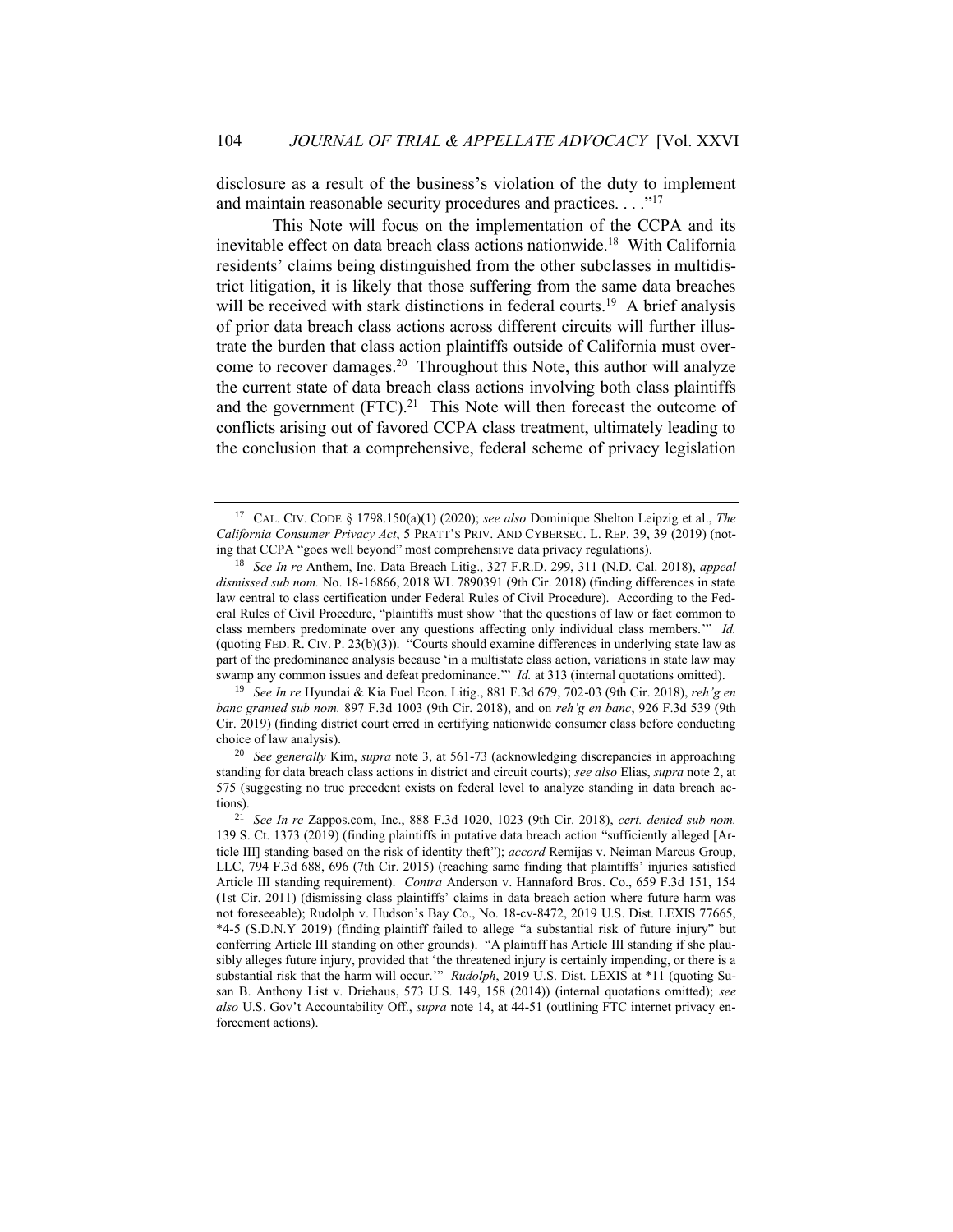is necessary to provide all American consumers the same rights to recover monetary damages in data breach class actions.<sup>22</sup>

#### II. HISTORY

The collection of consumer data has rapidly become one of the most pressing privacy issues in our legal system.<sup>23</sup> The proliferation of the digital world has far outpaced the government's responses to how businesses must handle consumer data, and there is still little to no comprehensive regulatory scheme in place.<sup>24</sup> In 2006, without a federal privacy law, "the FTC created the Division of Privacy and Identity Protection ("DPIP") to protect consumer data." 25 Since adopting this leadership role, the FTC has brought enforcement actions against companies "using its general authority under section 5 of the FTC Act. . . [which] prohibits 'unfair or deceptive acts or practices in or affecting commerce.'" 26 As demonstrated in Equifax's case, this practice may be effective in ensuring corporate compliance, but it fails to adequately redress individual consumer injuries stem-

<sup>22</sup> *See* U.S. Gov't Accountability Off., *supra* note 14, at 38 (recommending that Congress develop comprehensive legislation on internet privacy to enhance consumer protection); Kim, *supra* note 3, at 591-93 (calling for overarching federal regulatory framework to solve data breach problem).

<sup>23</sup> *See* Internet Service Providers, *supra* note 1 ("Currently, everything from toasters and baby dolls to televisions are connected to the Internet, gathering and using a wide range of information. This technology has limitless possibilities."); *see also* U.S. Gov't Accountability Off., *supra* note 14, at 5-7 (noting increased prevalence of internet-connected devices).

A nationwide survey that the U.S. Census Bureau conducted . . . in 2017 found that 78 percent of Americans ages 3 and older used the Internet . . . . [A]s new and more devices become connected, they increase not only the opportunities for security and privacy breaches, but also the scale and scope of any resulting consequences.

U.S. Gov't Accountability Off., *supra* note 14, at 5-7; Matt Burgess, *What is GDPR? The Summary Guide to GDPR Compliance in the UK*, WIRED (Mar. 24, 2020), https://www.wired.co.uk/article/what-is-gdpr-uk-eu-legislation-compliance-summary-fines-2018 (noting that "previous data protection rules across Europe" could not keep up with rapid technological changes).

<sup>24</sup> *See* U.S. Gov't Accountability Off., *supra* note 14, at 6 (stating that no "comprehensive federal privacy law governs the . . . disclosure of personal information by private-sector companies in the United States"); *The General Data Protection Regulation ("GDPR")*, 6 COMPUT. LAW §51.04 (2019) (noting that European Union's privacy law only took effect in May 2018).

<sup>25</sup> *See* Kim, *supra* note 3, at 555 (noting FTC is only one of major federal agencies giving guidance regarding data security preparedness). *But see* U.S. Gov't Accountability Off., *supra*  note 14, at 9 (stating that FTC "currently has the lead in overseeing Internet privacy at federal level").

<sup>26</sup> *See* U.S. Gov't Accountability Off., *supra* note 14, at 9 (describing FTC's role in federal privacy enforcement); *see also* Kim, *supra* note 3, at 546-47 (noting that existing federal and state laws operate in "piecemeal manner" to inadequately address data breaches).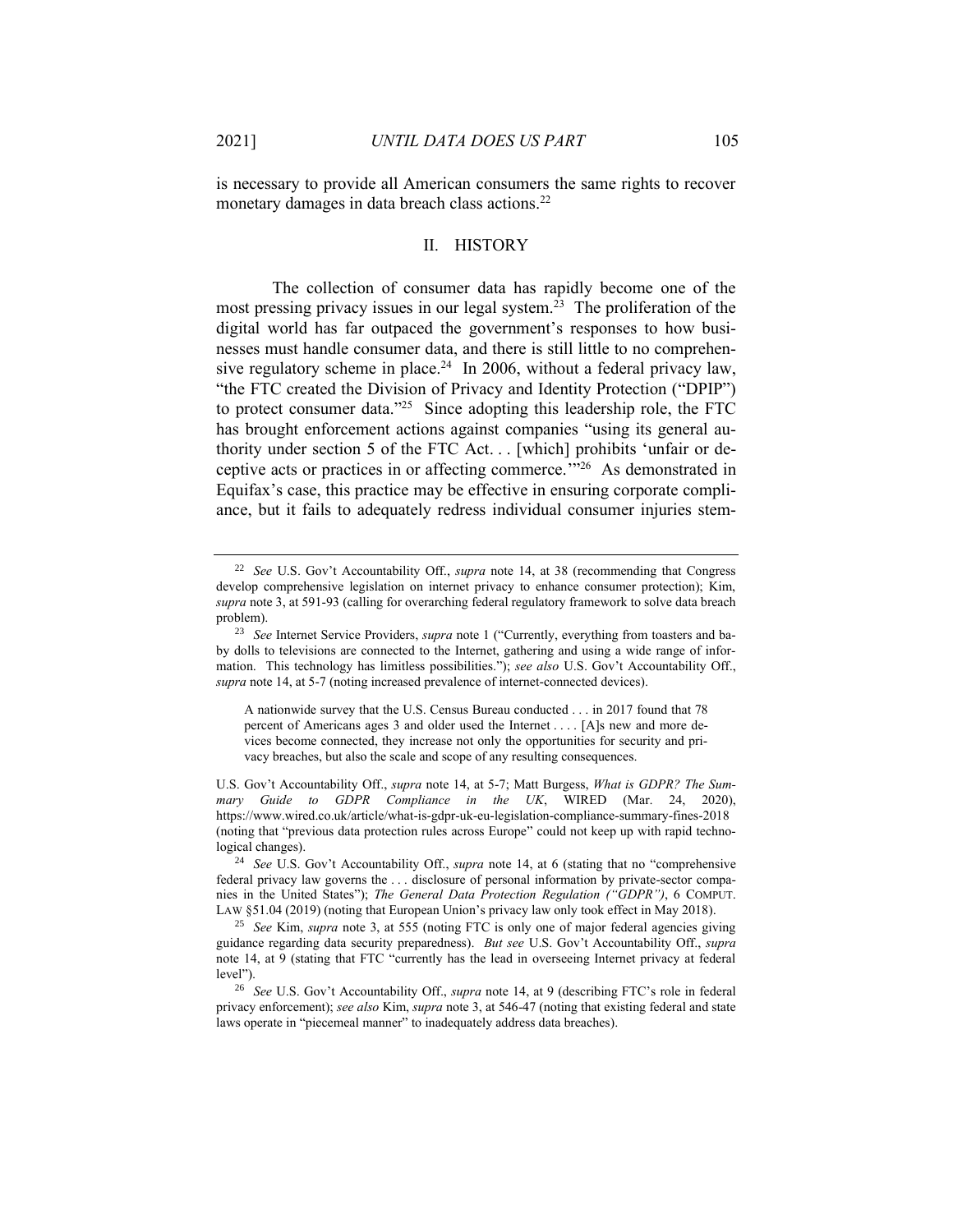ming from data breaches.<sup>27</sup> Similarly, consumer class actions involving data breaches have increasingly been thwarted by federal judges at both the motion to dismiss and class certification stages of litigation. 28

Still, from both a compliance and individual rights standpoint, global privacy law entered a new age in 2018 when the European Union adopted the General Data Protection Regulation ("GDPR") as the first attempt to create a strict, regulatory scheme that enumerates and protects consumers' rights to their personal data shared with companies.<sup>29</sup> The GDPR "declares the 'right to protection of personal data' to be a fundamental right held by all natural persons."<sup>30</sup> In its ninety-nine articles, the GDPR sets out consumers' rights and the corresponding obligations of companies "controlling" their personal information.<sup>31</sup> Under the GDPR, consumers are provided with eight rights, with perhaps the most prominent being the right to be informed—that is, a company must tell individuals "what data is being collected, how it's being used, how long it will be kept and whether it will be shared with any third parties." 32 Further, individuals protected by the GDPR maintain the "right to be forgotten," which allows them to request that companies erase their personal data in certain circum-

<sup>27</sup> *See* Leonhardt, *supra* note 11 (describing discordant process for consumers seeking to reap benefits of FTC data breach enforcement actions); *see generally* U.S. Gov't Accountability Off., *supra* note 14, at 10 n. 24 (noting that FTC cannot impose civil penalties unless business has violated FTC order, statute, or rule "that confers civil penalty authority"); Kim, *supra* note 3, at 546- 47 (describing different statutes that contribute to piecemeal federal privacy enforcement).

<sup>28</sup> *See* Gerald E. Arth et al., Practice Note, *Non-Statutory Grounds for Challenging Class Actions: Standing and Ascertainability*, THOMSON REUTERS PRAC. LAW (2019) (discussing defendant-friendly shift in class actions).

For many years, it seemed as though courts considering motions for class certification were issuing "rubber stamp" decisions allowing proposed class actions to proceed. However, various developments in the case law seemingly have made it easier for defendants to deter class actions both before and at the certification stage.

*Id.*; *see also* Elias, *supra* note 2, at 578-79 (discussing various circuit court approaches to data breach claims). Courts have taken approaches that involve state consumer protection acts, emotional distress, actual misuse of data by hackers, and claims for negligence and breach of implied contract. Elias, *supra* note 2, at 578-79.

<sup>29</sup> *See* Mark Peasley, Note, *It's Time for an American (Data Protection) Revolution*, 52 AKRON L. REV. 911, 917 (2018) (stating that GDPR is "much more inclusive and comprehensive than U.S. law and reaches each and every entity that handles [EU] citizen data whether located in the [EU] or abroad.")

<sup>30</sup> *See id.* (analyzing GDPR).

<sup>31</sup> *See* Burgess, *supra* note 23 (summarizing GDPR articles).

<sup>32</sup> *See* Alice Baker, *The GDPR: Consumer Rights for your Personal Data*, IT GOVERNANCE (Aug. 18, 2020), https://www.itgovernance.eu/blog/en/the-gdpr-consumer-rights-for-yourpersonal-data (articulating all eight consumer rights granted in GDPR).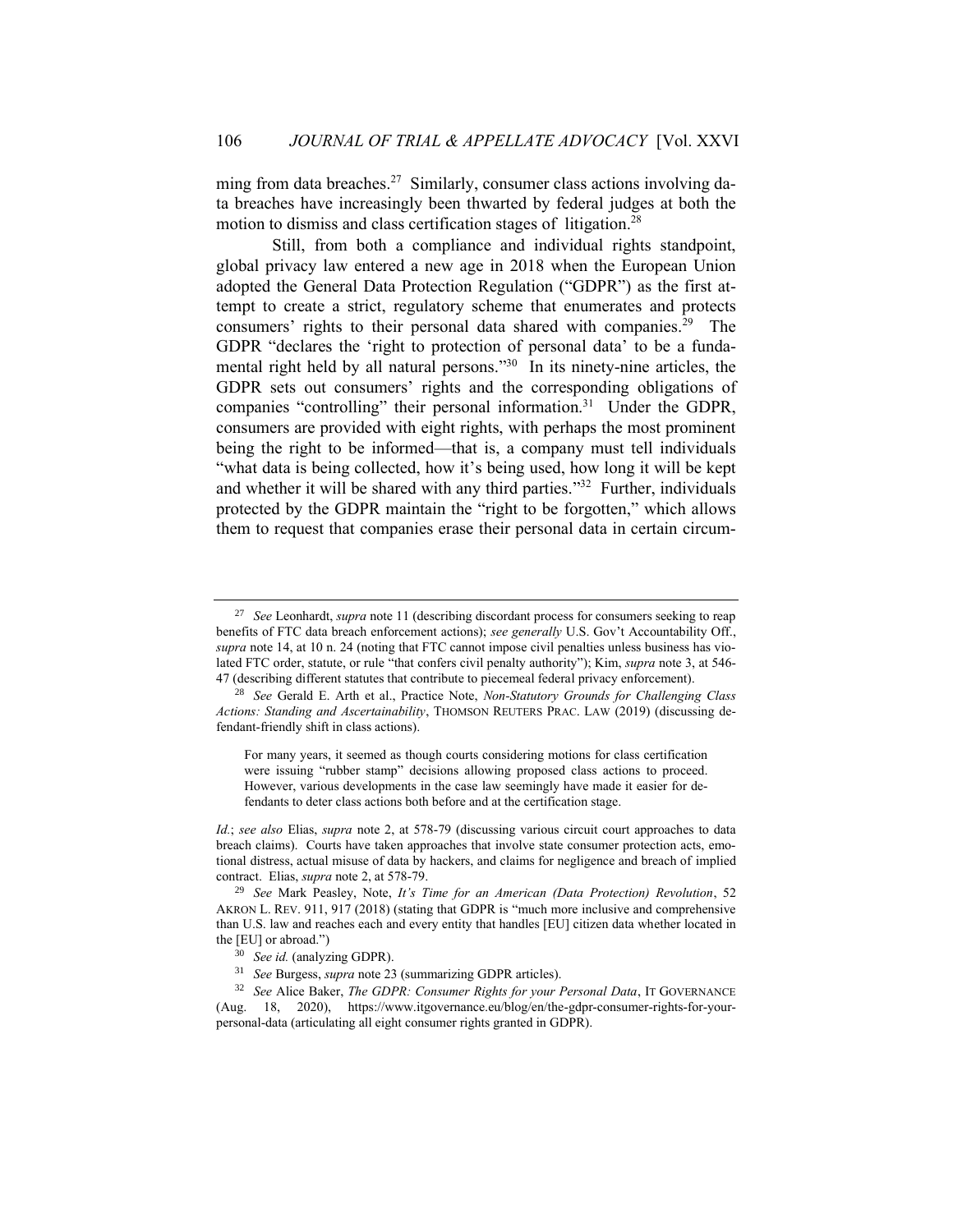stances.<sup>33</sup> The GDPR's enactment put many American companies conducting business in Europe on notice and forced businesses to update their internal cybersecurity regimes to avoid hefty fines for non-compliance.<sup>34</sup>

# *A. The California Consumer Privacy Act (CCPA)*

Proposed as a ballot initiative in 2018, the California Consumer Privacy Act sought to address the problem of the United States' lackluster data privacy policies and drew from our European counterparts in the adoption of a comprehensive set of regulations similar to the GDPR.<sup>35</sup> The national impact of this legislation is noteworthy as California is the most populous state in the nation, which means that California citizens likely comprise a large portion of the plaintiffs suffering from unauthorized disclosure and use of their PII in large-scale breaches. 36 To combat this harm, the CCPA draws from the GDPR by providing "California consumers with eight new privacy rights and [imposing] eight corresponding as well as three independent obligations on businesses processing California consumers' [PII]."<sup>37</sup> The CCPA, however, goes beyond the GDPR in some respects as well.<sup>38</sup>

<sup>35</sup> *See* Internet Service Providers, *supra* note 1 (advocating for enactment of CCPA).

This November 2018 ballot measure says: You have the right to tell a business not to share or sell your personal information . . . . You have the right to know where and to whom your data is being sold or disclosed .... You have the right to protections against businesses who do not uphold the value of your privacy . . . . It's your personal information. Take back control!

*Id.*; *see also* Leipzig et al., *supra* note 17 (explaining to companies that "[i]f you've achieved compliance with the GDPR, you are well on your way to achieving CCPA compliance.")

<sup>36</sup> *See* Leipzig et al., *supra* note 17 (noting that CCPA arose out of "growing concern for the volume of data collected about California Consumers").

<sup>37</sup> *See id.* at 40 (explaining California may request from businesses what PII is collected and sent to third parties).

<sup>38</sup> *See* CAL. CIV. CODE § 1798.140 (2020); Leipzig et al., *supra* note 17, at 40 (stating that "the CCPA expands definition of [PII] beyond the GDPR and well beyond that of current U.S. privacy law."). The CCPA defines PII as:

[I]nformation that identifies, relates to, describes, is capable of being associated with, or could reasonably be linked, directly or indirectly, with a particular consumer *or household* (emphasis added). The definition also includes personal identifiers, IP addresses, commercial information, records of personal property, products or services purchased, obtained or considered, or other purchasing or consuming histories or

<sup>33</sup> *See id.* (noting circumstances where data is no longer necessary, unlawfully processed, or individual withdraws consent).<br> $34 \text{ See} GDPR \text{ Com.}$ 

<sup>34</sup> *See GDPR Compliance Checklist for US Companies*, GDPR.EU, https://gdpr.eu/compliance-checklist-us-companies/ (last visited Nov. 25, 2019) (describing "extra-territorial" nature of GDPR and consequences for U.S. companies' failure to comply).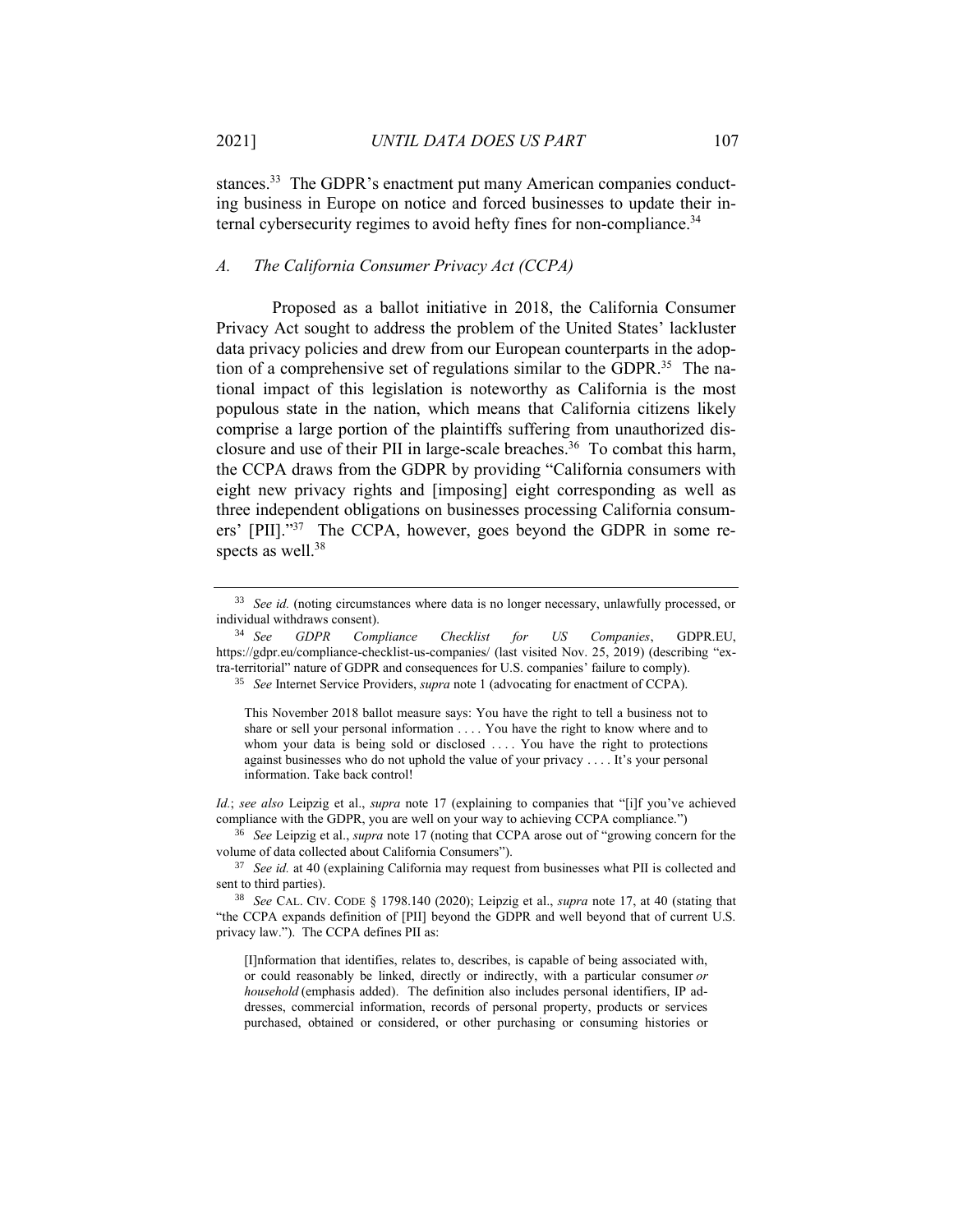In addressing the unique, American issue of standing in federal courts for data breach class actions, the CCPA provides California residents with a statutory right to damages if they are subject to "an unauthorized access, exfiltration, theft, or disclosure as a result of the business' failure to implement and maintain reasonable security procedures and practices." 39 Under this right, California consumers may: (1) recover damages not less than \$100 and not greater than \$750 per consumer per incident or actual damages, whichever is greater; (2) seek injunctive or declaratory relief; and/or  $(3)$  any other relief the court deems proper.<sup>40</sup> This fast-track to the courtroom comes with some caveats, however, as "[p]rior to initiating any action, a consumer must give the business 30 days' written notice identifying the specific CCPA provisions that have been or are being violated." 41 Still, this provision adds to a Californian plaintiff's arsenal in federal court because, if a business is notified and does not properly redress the injuries suffered, a plaintiff's future risk of harm will only increase without remedial measures.<sup>42</sup> Thus, the CCPA's private right of action has properly set the stage for a new era of data breach jurisprudence with federal courts at the forefront of the debate over who may join CCPA subclasses in court.<sup>43</sup>

#### *B. Nationwide Data Breach Class Actions*

Prior to the CCPA's enactment, the Ninth Circuit, in which California lies, pioneered a new, plaintiff-friendly era of standing in data breach class actions.<sup>44</sup> For standing purposes, the Ninth Circuit, along with the

tendencies; internet or other electronic network activity information, professional or employment-related information; or any consumer profile.

Leipzig et al., *supra* note 17, at 41 (citing CAL. CIV. CODE § 1798.140(o) (2020)) (emphasis in original).

<sup>39</sup> *See* CAL. CIV. CODE § 1798.150(a)(1) (2020); *see also* Elias, *supra* note 2, at 574-76 (acknowledging problems in data breach litigation include failure to address "hierarchy of personal information" and what "injuries" are compensable).

<sup>40</sup> *See* CAL. CIV. CODE § 1798.150(a)(1) (2020) (establishing remedies available to consumers in data breach class actions).

<sup>41</sup> *See* CAL. CIV. CODE § 1798.150(b) (2020); *see also* Leipzig et al., *supra* note 17, at 49 (noting that class wide statutory actions cannot commence if violation is cured within thirty days).

<sup>42</sup> *See* Kim, *supra* note 3, at 590 (noting "Ninth Circuit has historically followed" liberal approach of granting standing based on risk of future harm). By contrast, more conservative circuits grant standing based on current injury-in-fact. *Id.*

<sup>43</sup> *See generally In re* Anthem, Inc*.* Data Breach Litig., 327 F.R.D. 299, 317 (N.D. Cal. 2018) (stating that "[d]ata-breach litigation is in its infancy with threshold issues still playing out in the courts.")

<sup>44</sup> *See In re* Zappos.com, Inc., 888 F.3d 1020, 1023 (9th Cir. 2018) (embracing prior Ninth Circuit decision that conferred standing based on future risk of identity theft). "We reject Zap-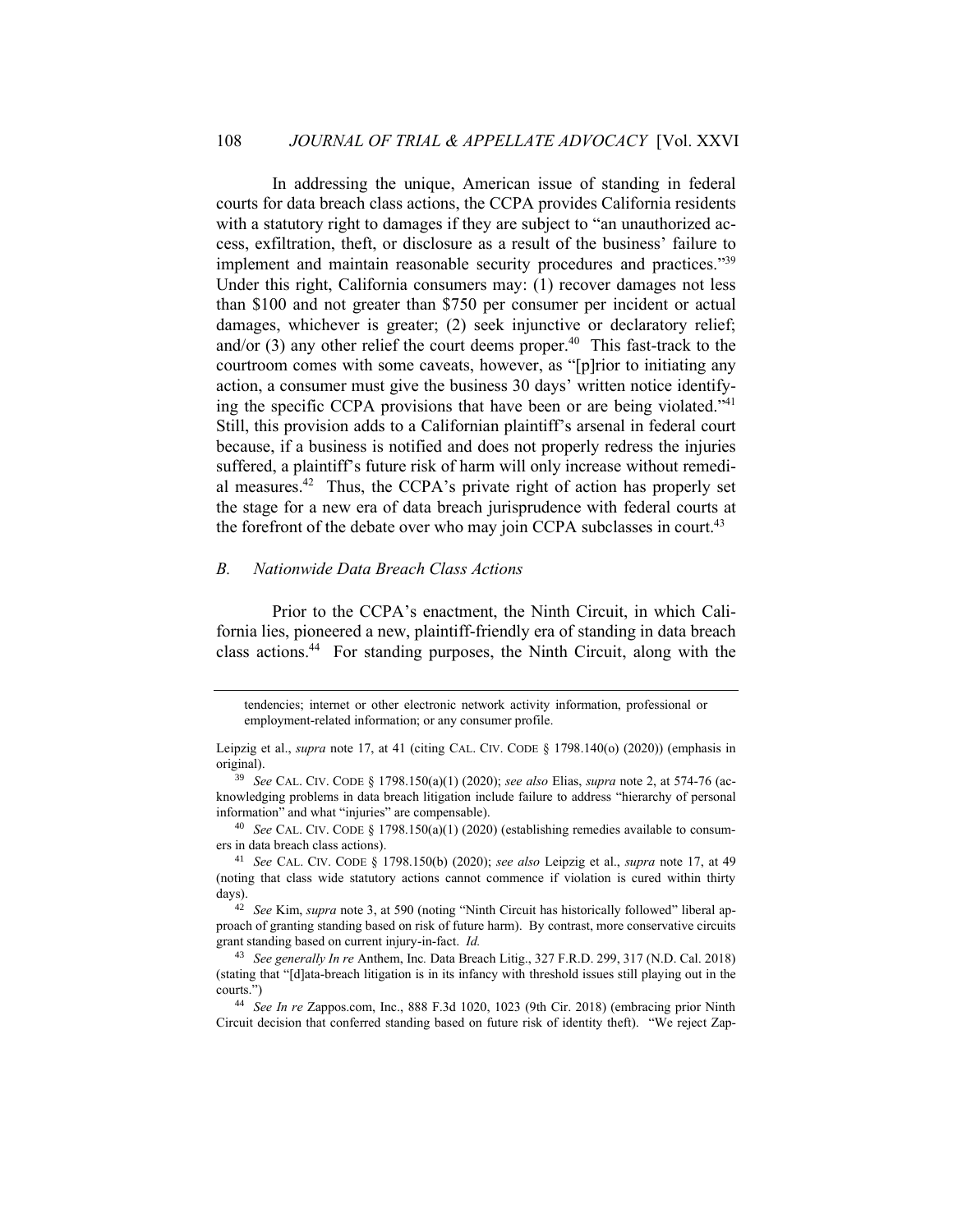Seventh Circuit, set the legal standard for "injury in fact" as the increased risk of future harm stemming from consumers' compromised PII—a decidedly low threshold compared to other federal circuit courts, and perhaps even the Supreme Court of the United States.<sup>45</sup> These distinctions among courts are significant as the sheer magnitude of mass data breaches almost guarantees that many class action lawsuits will be brought against the same defendant across varying judicial districts.<sup>46</sup> Accordingly, it is common for the Judicial Panel on Multidistrict Litigation ("JPML")—which acts under its statutory power to determine whether a single federal district court should hear the pretrial proceedings of the case—to consider these actions for consolidation. 47 This forum selection is perhaps the most important phase for both plaintiffs and defendants, as it can be the difference between dismissal and a successful claim, and therefore serves as a proper lens to evaluate data breach class actions in a post-CCPA world.<sup>48</sup>

With a multitude of state and federal claims canvassing plaintiffs' complaints, the JPML, along with federal district courts, must establish a standard for analyzing how the laws should be applied on a case-by-case basis.<sup>49</sup> Substantively, the transferee court must apply the law of each transferor state and circuit.<sup>50</sup> Procedurally, however, the courts are bound to the Federal Rules of Civil Procedure, which include class certification

Type=SearchItem&contextData=(sc.Category)&firstPage=true&bhcp=1&CobaltRefresh=44488 (summarizing recent data breach class actions to be heard for consolidation before JPML).

<sup>47</sup> *See* 28 U.S.C. § 1407 (1968) (stating that decisions to transfer should be made for convenience of both parties and witnesses to "promote the just and efficient conduct of such actions").

po's argument that *Krottner* is no longer good law after *Clapper* [2013 Supreme Court decision analyzing standing requirements], and hold that, under *Krottner*, [p]laintffs have sufficiently alleged standing based on risk of identity theft." *Id.*

<sup>45</sup> *Compare* sources cited *supra* note 20 (comparing Ninth Circuit rationale to that of other courts), *with* Clapper v. Amnesty Int'l USA, 568 U.S. 398, 408-12 (2013) (discussing contemporary Supreme Court view on Article III standing).

<sup>46</sup> *See generally* Caroline Spiezio, *MDL Watch: Consolidation Sought in Financial Services Data Breach Litigation*, REUTERS LEGAL (September 25, 2019, 9:19 PM), https://1.next.westlaw.com/Document/I731f0da0dff411e998a5af8680d02462/View/FullText.html ?transition-

<sup>48</sup> *See* sources cited *supra* note 20 (noting differences in standing analysis among federal circuits).

<sup>49</sup> *See In re* Equifax, Inc., Customer Data Sec. Breach Litig., 289 F. Supp. 3d 1322, 1325 (J.P.M.L. 2017) (rejecting plaintiffs' argument that circuit split regarding Article III standing for data breaches precludes consolidation); *see also In re* Air Crash Disaster at Boston, Massachusetts on July 31, 1973, 399 F. Supp. 1106, 1108 (D. Mass. 1975) (comparing § 1407 transfer to *Eerie* Doctrine as applied to § 1404(a)); *accord In re* Four Seasons Sec. Laws Litig., 370 F. Supp. 219, 228 (W.D. Okla. 1974) (same); Phila. Hous. Auth. v. Am. Radiator & Standard Sanitary Corp., 309 F. Supp. 1053, 1055 (E.D. Pa. 1969) (same).

<sup>50</sup> *See In re Air Crash Disaster*, 399 F. Supp. at 1108. ("A United States District Court to which an action is transferred pursuant to 28 U.S.C.A. § 1407 must apply the substantive law of the transferor state and circuit.")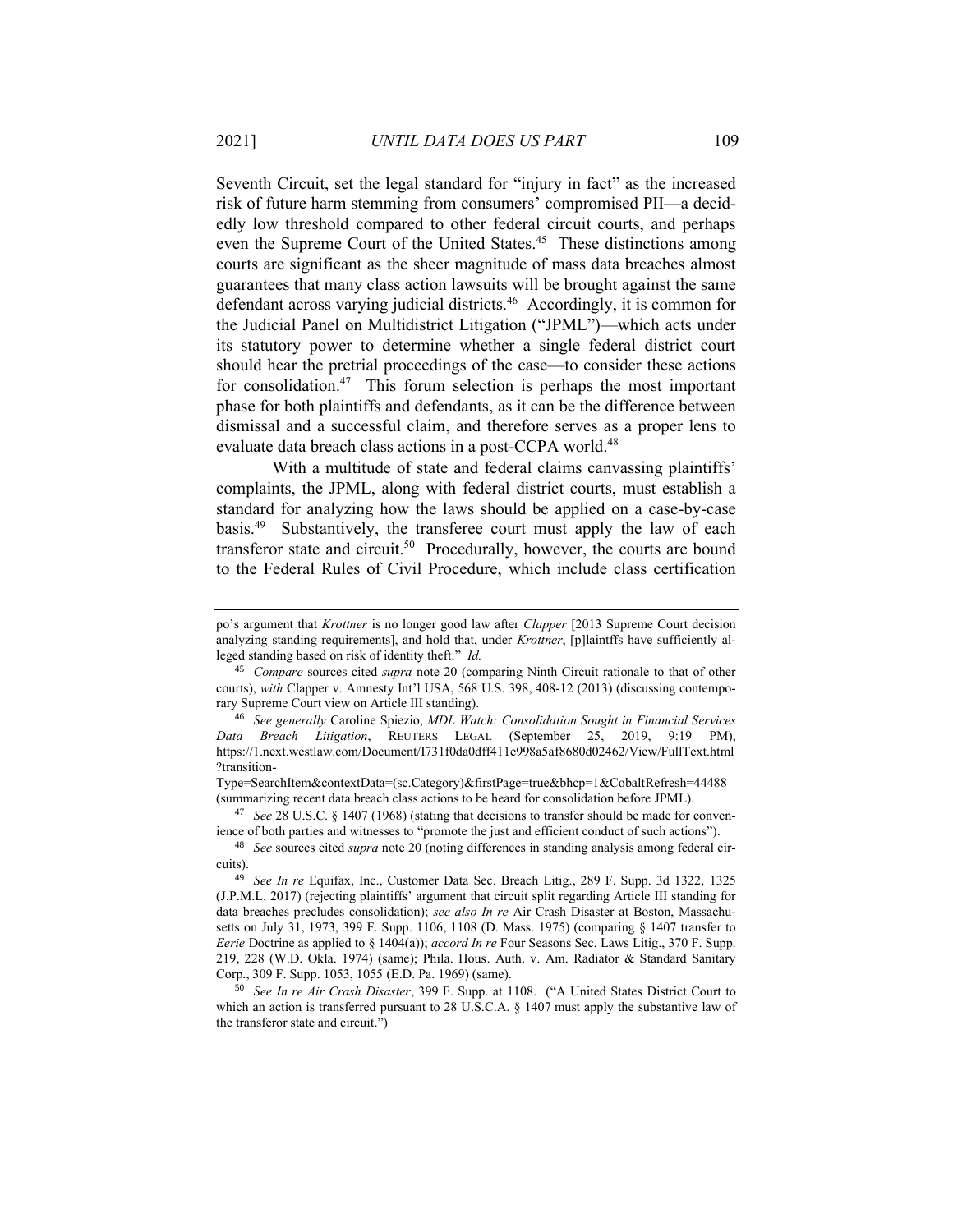considerations and the choice-of-law analyses that accompany motions to dismiss common law claims in diversity cases.<sup>51</sup> In data breach class actions, the CCPA will throw a wrench in these analyses, which could spell disaster for similarly situated plaintiffs as they may watch CCPA plaintiffs enjoy what will appear to be unequal treatment under the law.<sup>52</sup>

Similarly, with many plaintiffs and defendants advocating for why the JPML should or should not choose a given transferee court, there is hardly a guarantee that non-CCPA classes will have their pretrial matters consolidated and heard within a favorable jurisdiction, such as the Ninth Circuit.<sup>53</sup> Historically, the JPML has given credence to several factors justifying consolidation, but has placed a special emphasis on consistency regarding district courts' pretrial proceedings.<sup>54</sup> Transferee courts typically are those with ample resources to handle these complex matters, which can concurrently decide on any non-common issues and are also convenient to the parties and witnesses.<sup>55</sup> These courts typically appoint plaintiffs' coun-

<sup>51</sup> *See* Shady Grove Orthopedic Assocs., P.A. v. Allstate Ins. Co., 559 U.S. 393, 397-99 (2010) (finding state law did not preclude FED. R. CIV. P. 23 from certifying class action); *see also In re Equifax, Inc.*, 362 F. Supp. 3d 1295,1311-12 (2019) (applying transferee court choiceof-law rules to determine that transferee court law will apply).

<sup>52</sup> *See generally* Wal-Mart Stores, Inc. v. Dukes, 564 U.S. 338, 350-52 (2011) (describing contemporary standards for class certification under FED. R. CIV. P. 23); *see also In re Equifax*, 362 F. Supp. 3d at 1333 (analyzing state statutory claims apart from common-law negligence or breach-of-contract claims); Kim, *supra* note 3, at 564 (stating that "data breach cases can be boiled down to state tort law questions.")

<sup>53</sup> *See In re* Anthem, Inc. Data Breach Litig., 327 F.R.D. 299, 317 (N.D. Cal. 2018) (explaining novel issue of data-breach actions across country). "Data-breach litigation is in its infancy with threshold issues still playing out in the courts. In the past three months alone, both the Seventh and Ninth Circuits have issued opinions addressing basic issues of standing in data-breach cases." *Id.* (internal citations omitted).

<sup>54</sup> *See In re* Nat'l Student Mktg. Litig., 368 F. Supp. 1311, 1317 (J.P.M.L. 1973) (quoting *In re* Library Editions of Children's Books, 297 F. Supp. 385, 386 (J.P.M.L. 1973)) (explaining that JPML "must 'weigh the interests of all plaintiffs and all defendants'" while considering litigation in light of purposes of law); *see also In re* Advanced Inv. Mgmt., L.P., Pension Fund Mgmt. Litig., 254 F. Supp. 2d 1377, 1379 (J.P.M.L. 2003) (centralizing actions to prevent inconsistent pretrial rulings).

We also point out that transfer of all related actions to a single judge has the streamlining effect of fostering a pretrial program that: 1) allows pretrial proceedings with respect to any non-common issues to proceed concurrently with pretrial proceedings on common issues, and 2) ensures that pretrial proceedings will be conducted in a manner leading to the just and expeditious resolution of all actions to the overall benefit of the parties.

*Id.* (internal citation omitted); *In re* Gen. Adjustment Bureau Antitrust Litig., 375 F. Supp. 1405, 1407 (J.P.M.L. 1973) (consolidating cases where common factual issues present to prevent needless duplication of discovery).

<sup>55</sup> *See In re Advanced Inv. Mgmt.*, 254 F. Supp. 2d at 1379 (explaining characteristics of transferee courts).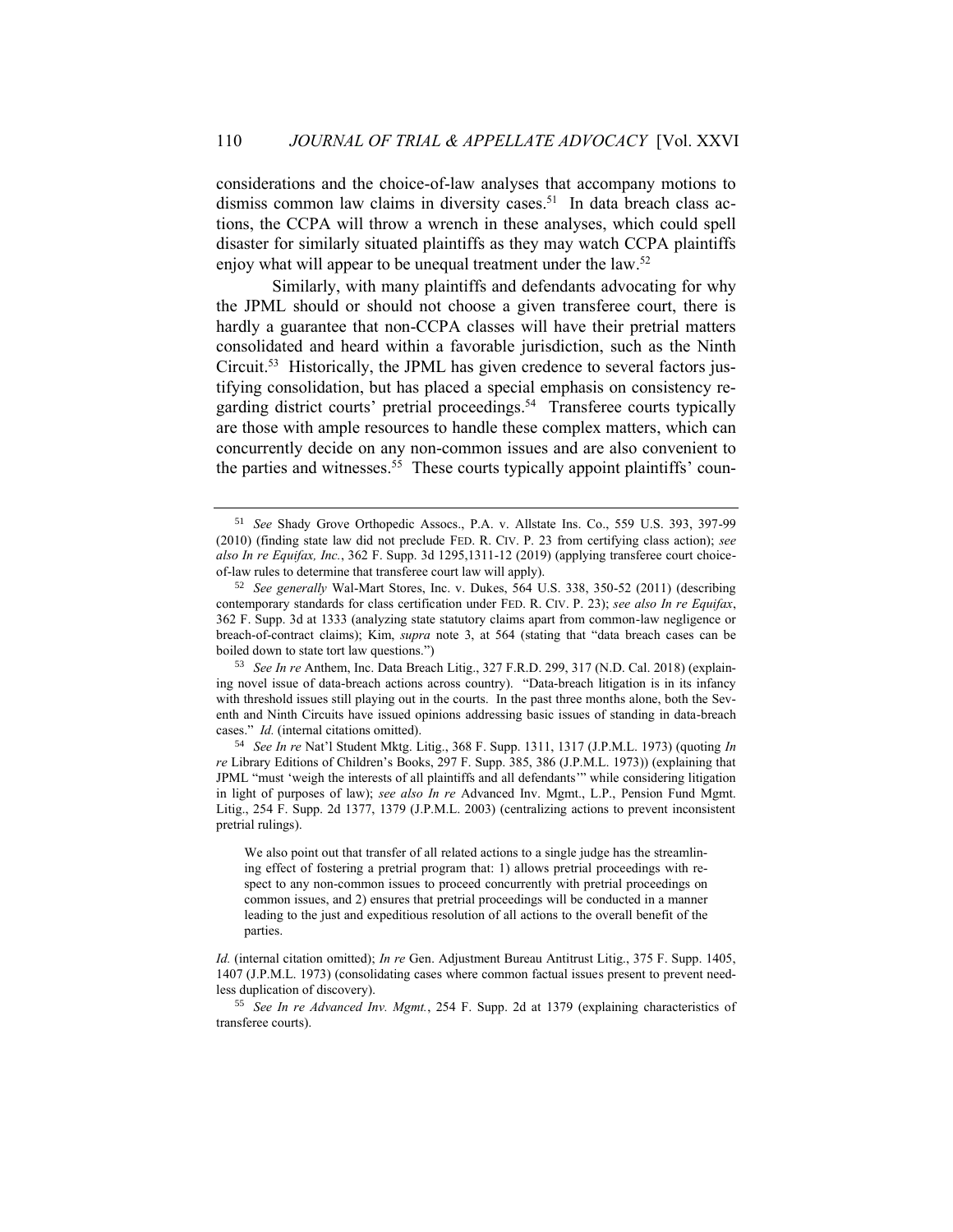sel to file a Consolidated Class Action Allegation Complaint for pretrial purposes, making plaintiffs' claims amenable to motions to dismiss and denial of class certification.<sup>56</sup> Without the oracular power to address all class action parties' interests in choosing a pretrial forum—and because some courts have found the circuit split regarding data breach standing to be immaterial for consolidation purposes—one can only hope to predict the results of class action lawsuits involving CCPA plaintiffs using the most current Supreme Court standards for nationwide class certification, with recent data breach cases serving as the backdrop. 57

# III. ANALYSIS

#### *A. Nationwide Class Certification In The Dukes-Amchem Framework*

In *Wal-Mart Stores, Inc. v. Dukes*, <sup>58</sup> the Supreme Court refined the traditional prerequisites to class certification under Fed. R. Civ. P.  $23(a)$ .<sup>59</sup> Under Rule 23(a), class action plaintiffs must demonstrate four requirements: (1) numerosity, (2) commonality, (3) typicality, and (4) adequacy of representation.<sup>60</sup> Dukes honed in on the commonality requirement, ac-

*Id.* (quoting FED. R. CIV. P. 23(a)).

<sup>56</sup> *See In re* Premera Blue Cross Customer Data Sec. Breach Litig., No. 3:15-md-2633-SI, 2019 U.S. Dist. LEXIS 127093, at \*2-3 (D. Or. 2019) (describing consolidation process with accompanying pre-trial motions).

<sup>57</sup> *See id.* (describing consolidation process in data breach class action); *see also In re* Equifax, Inc., Customer Data Sec. Breach Litig., 289 F. Supp. 3d 1322, 1325 (J.P.M.L. 2017) (rejecting argument that circuit split regarding data-breach standing precludes consolidation); *Wal-Mart Stores*, 564 U.S. at 349 (discussing nationwide class certification requirements under Rule 23); Amchem Prods. Inc. v. Windsor, 521 U.S. 591, 625 (1997) (discussing certification issues in mass tort litigation). *Compare In re Premera Blue Cross*, 2019 U.S. Dist. LEXIS 127093, at \*2-3 (describing consolidation process with accompanying pre-trial motions), *with In re* Target Corp. Customer Data Sec. Breach Litig., 892 F.3d 968, 973 (8th Cir. 2018) (applying abuse of discretion standard to challenge regarding certification of settlement class), *and In re Anthem, Inc.*, 327 F.R.D. at 307 (discussing nationwide class prerequisites).

<sup>58</sup> 564 U.S. 338, 345 (2011) (discussing contemporary standards for class certification).

<sup>59</sup> *See generally In re Anthem, Inc.*, 327 F.R.D. at 314 (discussing nationwide class prerequisites).

<sup>60</sup> *See id.* (discussing Rule 23(a) requirements).

Rule  $23(a)$  provides that a district court may certify a class only if: "(1) the class is so numerous that joinder of all members is impracticable; (2) there are questions of law or fact common to the class; (3) the claims or defenses of the representative parties are typical of the claims or defenses of the class; and (4) the representative parties will fairly and adequately protect the interests of the class."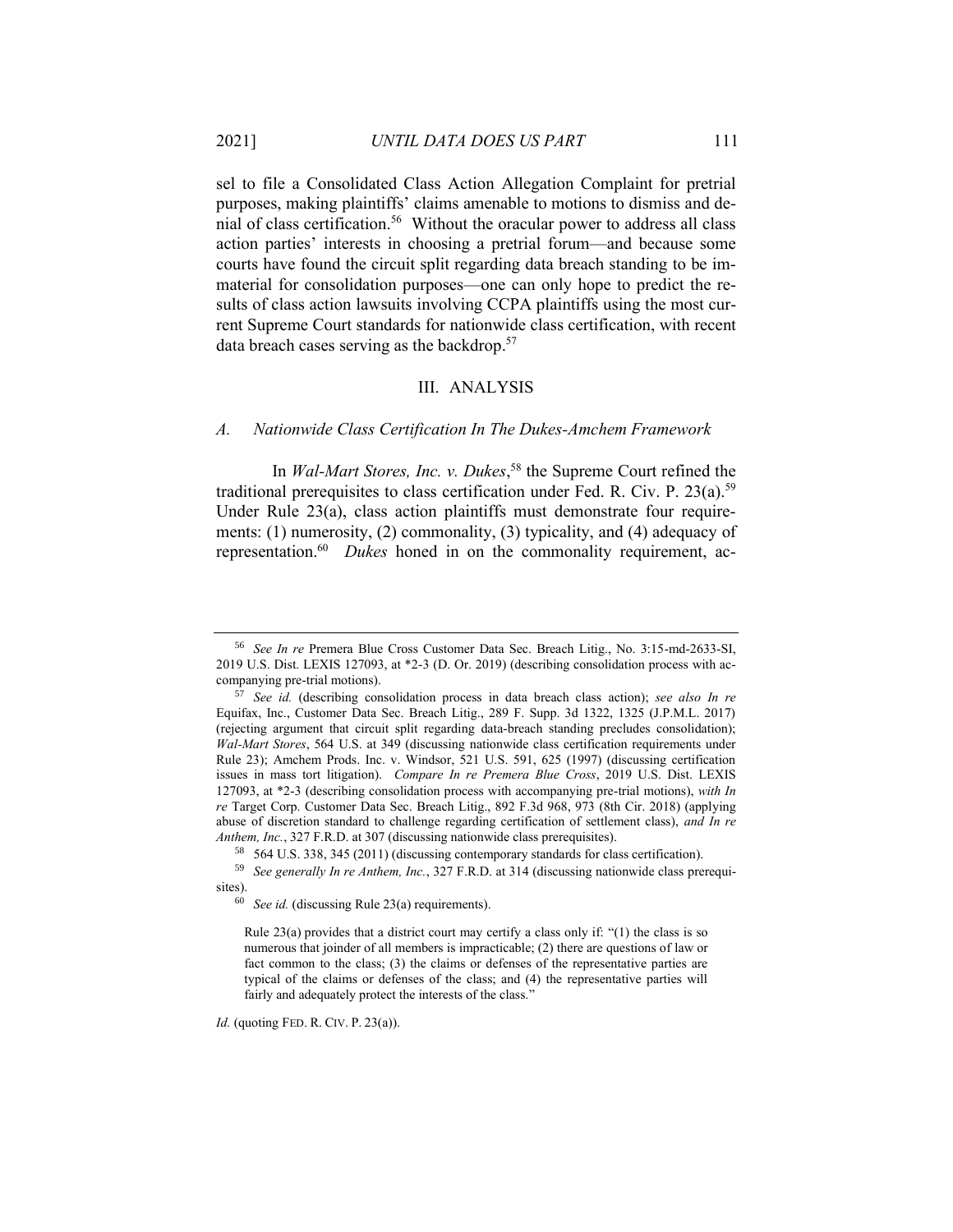knowledging that the language of Rule  $23(a)(2)$  is easy to misread.<sup>61</sup> The *Dukes* Court found that it is not proper to focus on the myriad of questions common to all plaintiffs; rather, a court considering whether to certify a class of plaintiffs should focus its analysis on the ability of the potential class-wide proceeding to generate common *answers* "to drive the resolution of the litigation." 62 Admittedly, this is still a low threshold to meet for class action plaintiffs as "even a single common question [of law or fact] will do."<sup>63</sup>

In data breach class actions, courts have found the occurrence of a data breach satisfies Rule  $23(a)(2)$ , and have reasoned that a defendant's failure to "adequately store" plaintiffs' PII is a common injury suffered by all class members (at least in jurisdictions that recognize such injuries for standing purposes).<sup>64</sup> In a post-CCPA world, however, this analysis will almost certainly look different because CCPA compliance requires heightened data security and storage measures.<sup>65</sup> Indeed, by raising the bar of what companies must do to "adequately" protect consumer PII, the CCPA

[The common issues of law or fact that can be resolved in one stroke] include whether Premera's data security practices were sufficient, whether the contracts issued by Premera included enforceable data security promises, whether Premera engaged in unfair or deceptive business practices with its data security practices or response to the Data Breach, whether the Data Breach compromised class members' Sensitive Information, and whether class members are entitled to damages as a result of Premera's conduct. The Court finds that the commonality requirement is satisfied.

<sup>61</sup> *See Dukes*, 564 U.S. at 349 (finding that any "competently crafted complaint" raises common questions but "reciting these questions is not sufficient to obtain class certification.") (quoting Richard A. Nagareda, *Class Certification in the Age of Aggregate Proof*, 84 N.Y.U. L. REV. 97, 131-32 (2009)).

<sup>62</sup> *See id.* at 350 (quoting Richard A. Nagareda, *Class Certification in the Age of Aggregate Proof*, 84 N.Y.U. L. REV. 97, 132 (2009)) (discussing commonality requirement).

<sup>63</sup> *See id.* at 359 (discussing commonality requirement of Rule 23(a)); *see also In re Anthem,* Inc., 327 F.R.D. at 308 (citing JPML decision to consolidate as evidence of commonality).

<sup>64</sup> *See In re Anthem, Inc.*, 327 F.R.D. at 308 (finding that nationwide class met commonality requirement); see also id. at 317 (acknowledging strength of plaintiffs' case turns on "[l]egal uncertainties"); *In re* Premera Blue Cross Customer Data Sec. Breach Litig., No. 3:15-md-2633-SI, 2019 U.S. Dist. LEXIS 127093, at \*30-31 (D. Or. 2019) (discussing commonality requirement for data breaches within *Dukes* framework).

*In re Premera Blue Cross*, 2019 U.S. Dist. LEXIS 127093, at \*31; Elias, *supra* note 2, at 578-79 (discussing various circuit court approaches to data breach claims that involve state consumer protection acts, "emotional distress," "actual misuse of data by hackers," and claims for negligence and breach of implied contract).

<sup>65</sup> *See* Stuart L. Pardau, *The California Consumer Privacy Act: Towards a European-Style Privacy Regime in the United States?*, 23 J. TECH. L. & POL'Y 68, 88-101 (2018) (discussing violations unique to CCPA regarding handling of consumer PII); *see also* CAL. CIV. CODE § 1798.150 (2020) (stating that private right of action stems from failing to implement "reasonable security procedures and practices appropriate . . . to protect the personal information . . . .").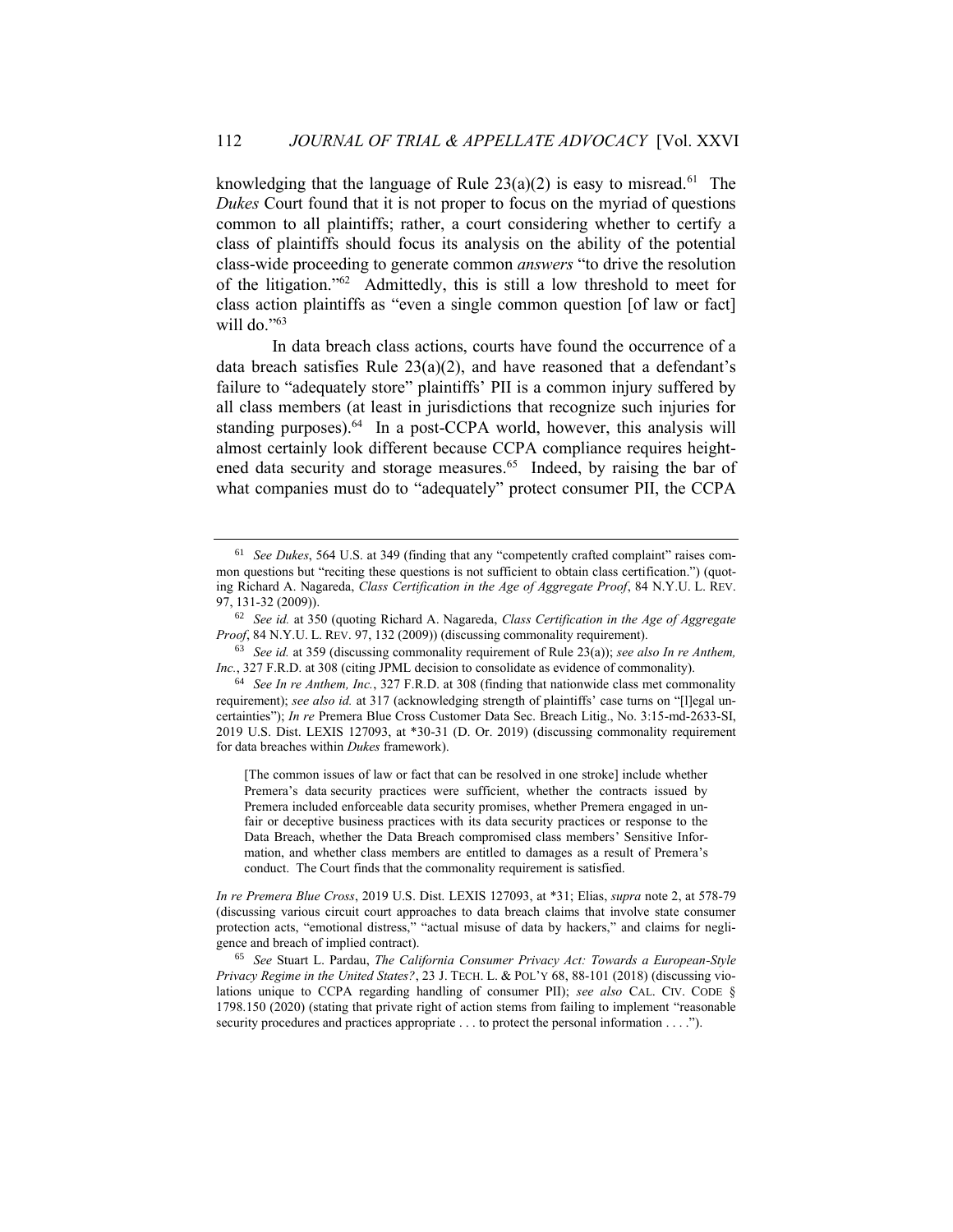distinguishes itself from other states' data security laws.<sup>66</sup> This discrepancy raises the novel issue under Rule  $23(a)(2)$  concerning whether a defendant can "adequately store" some plaintiffs' PII under existing state laws, while simultaneously failing to meet the requirements specific to California plaintiffs.<sup>67</sup> In essence, if a private action is brought under the CCPA, a violation of one of the statute's many provisions would constitute negligence per se, with readily available and ascertainable statutory damages; whereas, plaintiffs in many other states must resort to pleading common law negligence claims. 68 Thus, Californian consumers will have no need to join nationwide classes with regard to these common law negligence or breach of contract claims that are subject to scrutiny under a forum state's choice of law analysis, or even negligence per se claims under Section 5 of the FTC Act.<sup>69</sup> This alternative process creates a degree of uncertainty for plaintiffs residing in states without strong, consumer-friendly data breach statutes because, for commonality purposes, the legal duties owed to different plaintiffs could be construed by courts as independent questions of law.<sup>70</sup> This factor alone may be sufficient to swamp class certification as each question of law will require a different answer as to "the extensiveness and

<sup>66</sup> *See State Laws Related to Internet Privacy*, NAT'L CONF. OF STATE LEGIS. (Jan. 27, 2020), https://www.ncsl.org/research/telecommunications-and-information-technology/statelaws-related-to-Internet-privacy.aspx (summarizing differences among state laws regulating internet privacy); *see also 2019 Security Breach Legislation*, NAT'L CONF. OF STATE LEGIS. (Dec. 31, 2019), https://www.ncsl.org/research/telecommunications-and-information-technology/2019 security-breach-legislation.aspx (noting that all fifty states have enacted "security breach notification laws" but have not afforded private right of action to citizens for breaches).

<sup>67</sup> *See* sources cited *supra* note 66 (noting differences in state data security laws). "California and Utah laws . . . require all nonfinancial businesses . . . the types of personal information the business shares with or sells to a third party for direct marketing purposes or for compensation." *State Laws Related to Internet Privacy*, *supra* note 66; *see also* UTAH CODE § 13-37-203 (2003) (precluding consumers from bringing class actions stemming from unauthorized disclosure of PII).

<sup>&</sup>lt;sup>68</sup> *See* CAL. CIV. CODE at  $\S$  1798.150(a)(1)(A) (2020) (providing statutory damages to consumers for violations of CCPA); RESTATEMENT (THIRD) OF TORTS § 14 (AM. LAW INST. 2010) (discussing standard for negligence per se as violation of statutorily imposed duty). "An actor is negligent if, without excuse, the actor violates a statute that is designed to protect against the type of accident the actor's conduct causes, and if the accident victim is within the class of persons the statute is designed to protect." RESTATEMENT (THIRD) OF TORTS § 14.

<sup>69</sup> *See In re* Equifax, Inc. Customer Data Sec. Breach Litig., 362 F. Supp. 3d 1295, 1321-33 (N.D. Ga. 2019) (discussing merits of each claim at motion to dismiss stage after consolidation by JPML). "The application of another jurisdiction's laws is limited to statutes and decisions construing those statutes. When no statute is involved, Georgia courts apply the common law as developed in Georgia rather than foreign case law." *Id.* at 1311-12.

<sup>70</sup> *See id.* at 1340-42 (dismissing Georgia and New York plaintiffs' statutory claims because neither provided private right of action). The court in *Equifax* looked to transferor states' judicial interpretations and legislative intent to determine whether a private right of action for data breaches would be "inconsistent with [those states'] legislative scheme[s]." *Id.* at 1340.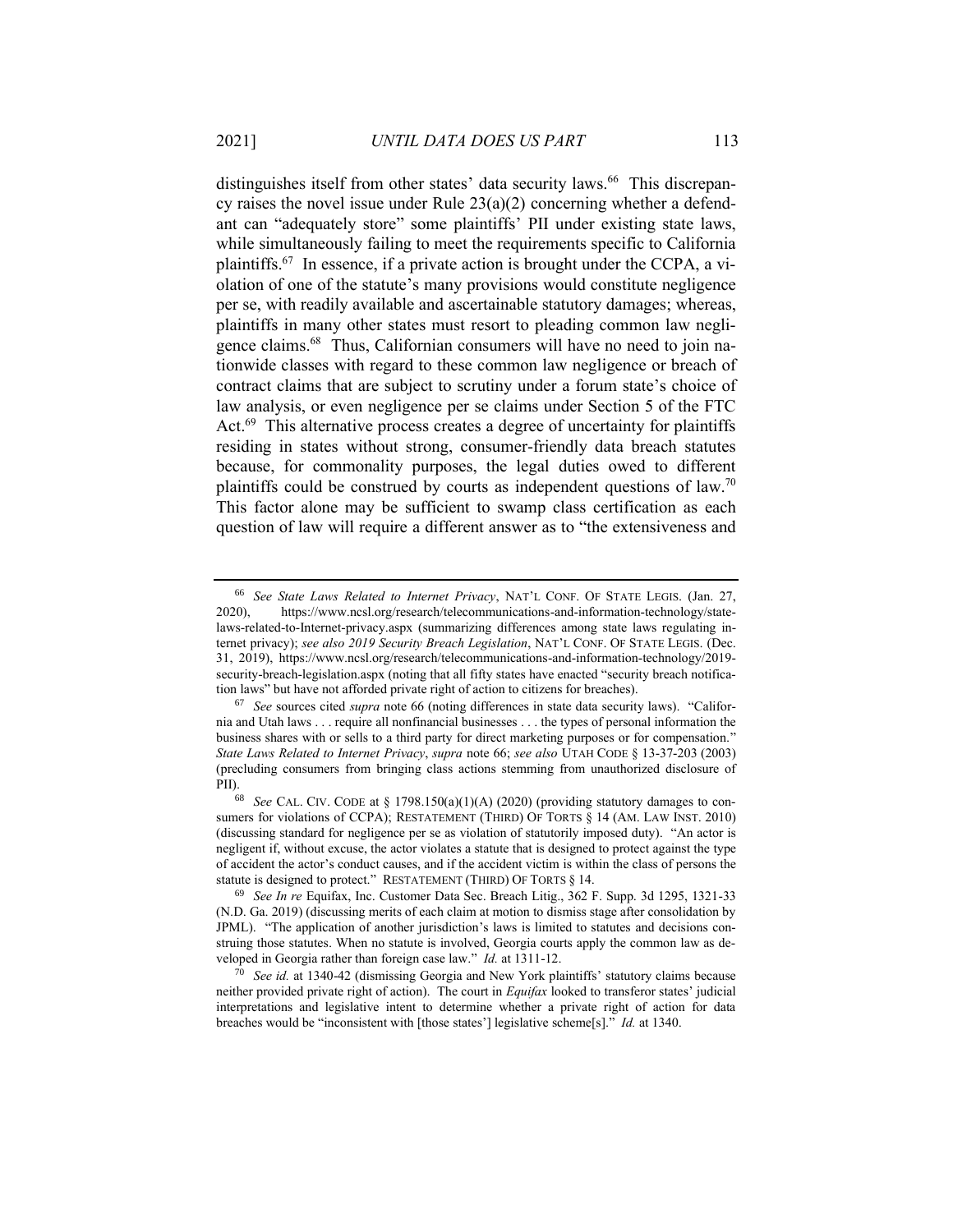adequacy of ... security measures [which] lie at the heart of every claim." 71

Further, the class certification stage is perhaps the most important phase in data-breach litigation for settlement purposes.<sup>72</sup> Courts have distinguished the criteria for class action certification along settlement lines due to the separate goals of going to trial versus settling all claims.<sup>73</sup> There is currently a widely adopted policy among federal courts to favor settlements in complex class action lawsuits and, following the Supreme Court's decision in *Amchem Prod. Inc. v. Windsor*<sup>74</sup> , courts have simply been tasked with determining whether class certification for settlement agreements are "fair, reasonable, and adequate" pursuant to Rule 23(e)(2)—with Rule 23(a)(4)'s adequacy of representation requirement spearheading the analysis. 75 In data breach actions, like many other class suits, courts have approved settlement agreements negotiated between named plaintiffs' counsel and defendants even if certain class members receive higher com-

<sup>71</sup> *See id.* at 1340 (explaining significance of defendant's data security measures in data breach actions); *see also In re* Anthem, Inc. Data Breach Litig., 327 F.R.D. 299, 308 (N.D. Cal. 2018) ("The extensiveness and adequacy of Anthem's security measures lie at the heart of every claim. Moreover, the answer to those questions does not vary from Settlement Class Member to Settlement Class Member."). "Although Plaintiffs' theories withstood motions to dismiss, they have not been tested beyond the pleading stage . . . [a] finding that Anthem's security measures are inadequate is not a forgone conclusion . . . ." *In re Anthem, Inc.,* 327 F.R.D. at 317.

<sup>72</sup> *See In re Anthem Inc.*, 327 F.R.D. at 318 (noting that, as of date of district court's decision, "only one non-settlement data-breach class [had] been certified in federal court"); *In re* Hyundai & Kia Fuel Econ. Litig., 926 F.3d 539, 556-57 (9th Cir. 2019) ("In deciding whether to certify a litigation class, a district court must be concerned with manageability at trial. However, such manageability is not a concern in certifying a settlement class where, by definition, there will be no trial." ); *In re* Premera Blue Cross Customer Data Sec. Breach Litig., No. 3:15-md-2633-SI, 2019 U.S. Dist. LEXIS 127093, at \*6-7 (D. Or. 2019) (noting that different criteria apply for class certification in "litigation classes" as opposed to "settlement classes").

<sup>73</sup> *See In re Hyundai*, 926 F.3d at 556 (discussing Ninth Circuit judicial policy that favors settlements in complex class action litigation). "Parties seeking to overturn the [district court's] settlement approval must make a 'strong showing' that the district court clearly abused its discretion." *Id.* (citations omitted); *accord In re* Target Corp. Customer Data Sec. Breach Litig., 892 F.3d 968, 973-74 (8th Cir. 2018) (applying abuse of discretion standard to challenge regarding certification of settlement class).

<sup>74</sup> 521 U.S. 591, 625 (1997).

<sup>75</sup> *See In re Target Corp.*, 892 F.3d at 977 (discussing criteria for judicial approval of class action settlement agreement). "In determining whether a settlement agreement is fair, a district court should consider (1) the merits of the plaintiff's case<sup>[]</sup> weighed against the terms of the settlement, (2) the defendant's financial condition, (3) the complexity and expense of further litigation, and (4) the amount of opposition to the settlement." *Id.* at 978 (internal citations omitted) (quotations omitted); *see also Amchem Prod. Inc.*, 521 U.S. at 625 ("The adequacy inquiry under Rule  $23(a)(4)$  serves to uncover conflicts of interest between named parties and the class they seek to represent.")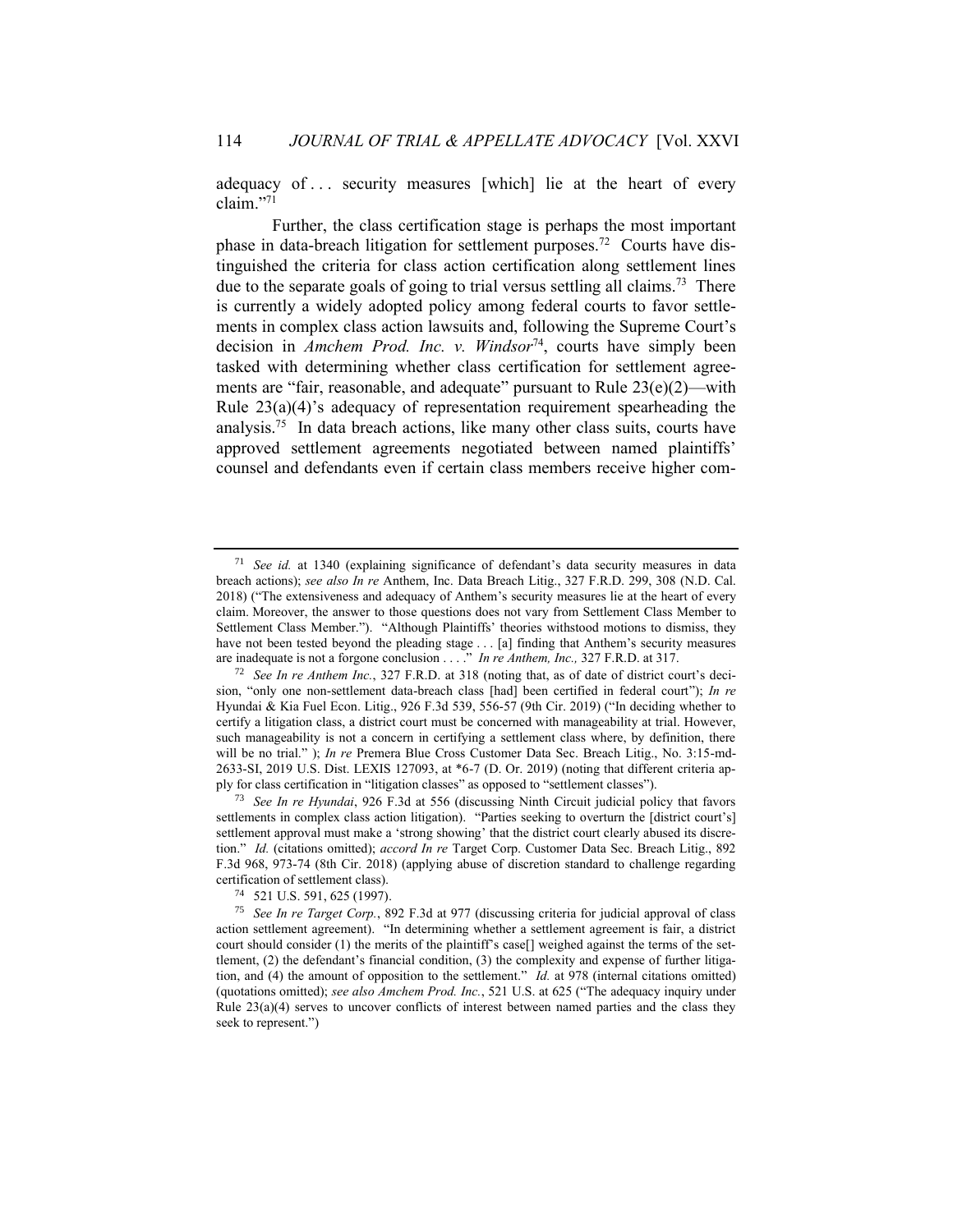pensation for similarly alleged injuries. 76 This process has often resulted in "subgroup" conflicts and lengthy appeals in cases where some class members feel that the named plaintiffs of a nationwide class do not "possess the same interest [s] and suffer the same injur[ies] as [them]," which results in an unfair settlement.<sup>77</sup> Because of these occurrences, the *Amchem* Court sought to address "fundamental intraclass conflicts" by dividing the class and requiring separate attorneys to represent the interests of each "homogeneous subclass" in accordance with both Rule  $23(e)(2)$  and  $23(a)(4)$ .<sup>78</sup> The Supreme Court indicated that, as a practical matter, this can cure any Rule 23(a)(4) adequacy concerns for settlement class certification purposes.<sup>79</sup> Still, when coupled with the deferential "abuse of discretion" standard

*Id.* (emphasis added); *see also* Literary Works in Elec. Databases Copyright Litig. v. Thomson Corp., 654 F.3d 242, 251 (2d. Cir. 2011) (analyzing class action settlement agreement of federal copyright claims).

The Settlement before us "confine[s] compensation and . . . limit[s] defendants' liability" by setting an \$18 million recovery and cost ceiling, and distributes that recovery by making "essential allocation decisions" among categories of claims . . . . In addition, individual Category A and B claims are "more valuable" than Category C claims, producing "disparate interests" within the class.

*Literary Works in Elec. Databases Copyright Litig,* 654 F.3d 242 at 251. (internal citations omitted).

<sup>77</sup> *See generally Amchem Prods. Inc.*, 521 U.S. at 625-26 (observing how plaintiffs in nationwide class actions will not have identical interests in settlement negotiations). In *Amchem*, class members fell into one of two mutually exclusive camps, those injured by asbestos and those with only potential future claims. *See id.*; *see also In re Target Corp.*, 892 F.3d at 973 (discussing data breach class member's appeal regarding "intraclass conflict between class members who suffered verifiable losses from the data breach and those . . . who have not").

<sup>78</sup> *See Amchem Prod. Inc.*, 521 U.S. at 627 (finding that there is "no structural assurance of fair and adequate representation [under Rule  $23(a)(4)$ ] for the diverse groups and individuals affected" unless each subclass is represented by counsel).

<sup>79</sup> *See id.* at 625-28 (finding that it remains within district court's discretion to certify settlement agreements so long as class interests are "fairly and adequately protected"); *see also In re* Premera Blue Cross Customer Data Sec. Breach Litig., No. 3:15-md-2633-SI, 2019 U.S. Dist. LEXIS 127093, at \*34-35 (D. Or. 2019) (summarizing district court's rationale for certifying settlement class). "The Court also finds that the Representative Plaintiffs and class counsel will prosecute this action vigorously on behalf of the class. The Court specifically selected class

<sup>76</sup> *See In re Target Corp.*, 892 F.3d at 972 (outlining district court's approval of parties' settlement agreement). In the Target data breach:

Target agreed to pay \$10 million to settle the claims of all class members and waived its right to appeal an award of attorney's fees less than or equal to \$6.75 million. For those class members *with documented proof of loss*, the agreement called for full compensation of their actual losses up to \$10,000 per claimant. For those class members *with undocumented losses*, the agreement directed a pro rata distribution of *the amounts remaining after payments to documented-loss claimants* and class representatives.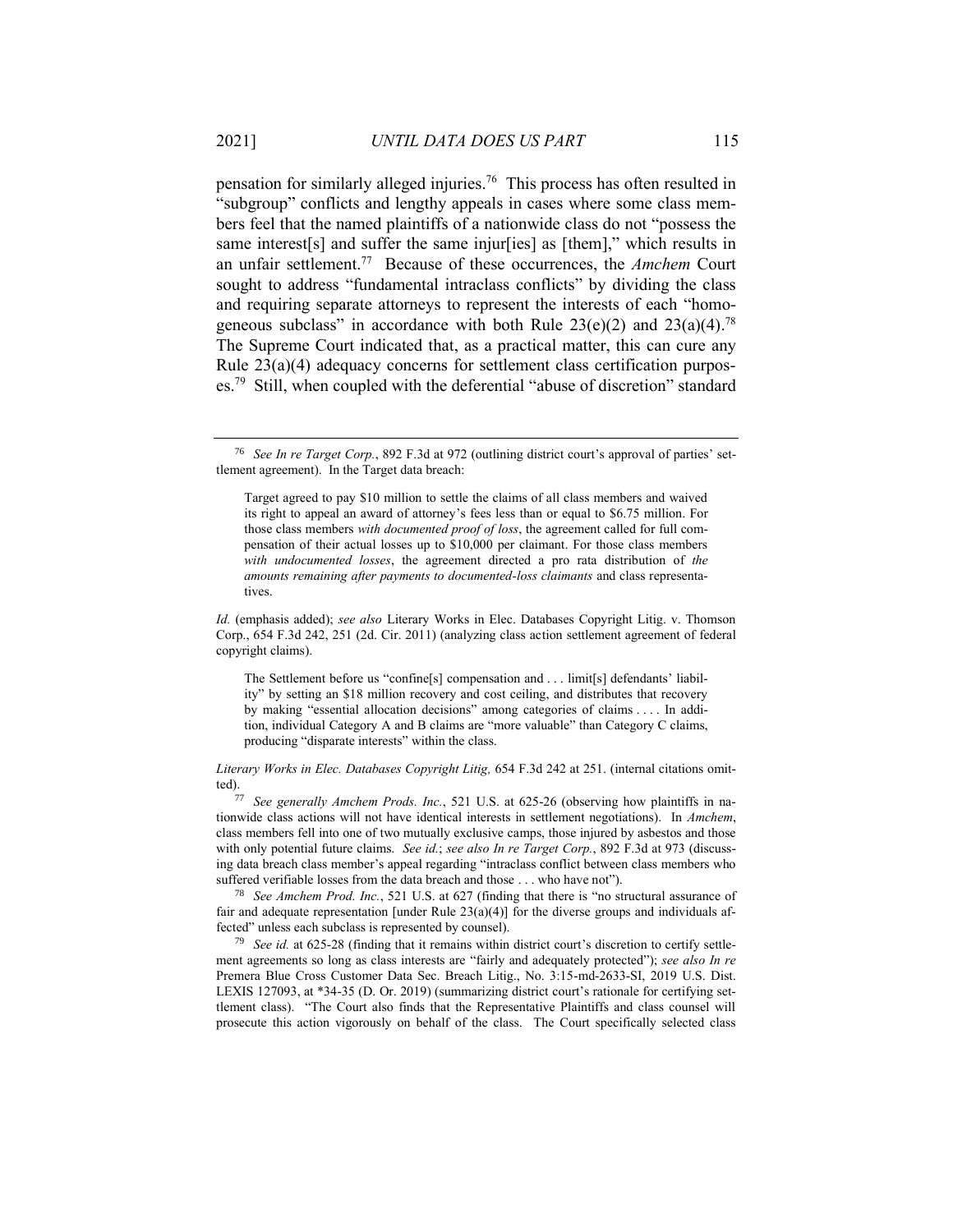applied to Rule  $23(e)(2)$  judicial settlement approvals, it appears that courts find little trouble in upholding arms-length settlement agreements that may provide disparate compensation to different class members—whether divided into subclasses or not. 80

When CCPA plaintiffs become class members in nationwide data breach actions, the incentive to settle with that subclass—if allowed by the court—will likely be a beneficial strategy for defendants.<sup>81</sup> With a strong push for CCPA plaintiffs to be separately certified as a subclass for settlement purposes, defendants could theoretically settle each individual CCPA class member's claim for an amount somewhere in the \$100-\$750 statutory damages range, as opposed to past data breach settlement agreements that have provided for a maximum individual recovery of  $$10,000$ .<sup>82</sup> At first glance, it may appear that CCPA plaintiffs will be disadvantaged by this practice, but in reality, the more lucrative settlement agreements typically come with provisions requiring plaintiffs to demonstrate documented proof of loss or "out-of-pocket damages . . . that are plausibly traceable to" the breach, which would only reach \$10,000 under extraordinary circumstances.<sup>83</sup> Clearly, Californian plaintiffs now carry a lesser burden of proof by

<sup>83</sup> *See In re Anthem Inc.*, 327 F.R.D. at 319 (analyzing damages theories for individual plaintiffs).

counsel for their extensive experience in prosecuting complex class actions." *In re Premera Blue Cross*, 2019 U.S. Dist. LEXIS 127093, at \*35.

<sup>80</sup> *See In re Target Corp.*, 892 F.3d at 976 (affirming district court's settlement class certification because interests of subclasses were "more congruent than disparate[,]" which meant differences in harm suffered were not "fundamental conflict[s] requiring separate representation"); *accord In re Premera Blue Cross*, 2019 U.S. Dist. LEXIS at \*34-35 (certifying settlement class because court-selected class counsel had adequately represented interests of all class members).

<sup>81</sup> *See In re Premera Blue Cross*, 2019 U.S. Dist. LEXIS at \*34 (noting that "Plaintiffs' expert opined that the average cost for medical identify theft is approximately \$13,453" as opposed to \$10,000 proposed settlement amount); *see also In re* Anthem, Inc. Data Breach Litig., 327 F.R.D. 299, 310 (N.D. Cal. 2018) (noting that differences in state laws are factor in subclass creation). While the court in *Anthem* found that "there [was] no structural conflict of interest based on variations in state law . . . and the differences in state remedies are not sufficiently substantial so as to warrant the creation of subclasses," this consideration of differing state laws in settlement class certification is instrumental in CCPA analysis. *In re Anthem, Inc.*, 327 F.R.D. at 310 (quoting Hanlon v. Chrysler Corp., 150 F.3d 1011, 1021 (9th Cir. 1998)).

<sup>82</sup> *See* CAL. CIV. CODE § 1798.150(a)(1)(A) (2020) (outlining statutory damages under CCPA); *see also In re Premera Blue Cross*, 2019 U.S. Dist. LEXIS at \*34 (noting that parties' settlement agreement called for maximum recovery of \$10,000 per consumer); *In re Target Corp.*, 892 F.3d at 972 (stating that parties' settlement agreement consisted of settlement fund of \$10 million with "full compensation up to \$10,000 per claimant").

Plaintiffs' expert indicated that damages could be valued at \$10 per individual, while Defendants' expert put damages at \$4 per individual. Employing Plaintiffs' figure, damages total approximately \$792 million. Thus, the \$115 million Settlement Fund represents approximately 14.5% of the projected recovery that Settlement Class Members would be entitled to if they prevailed on their claims. The Court finds that this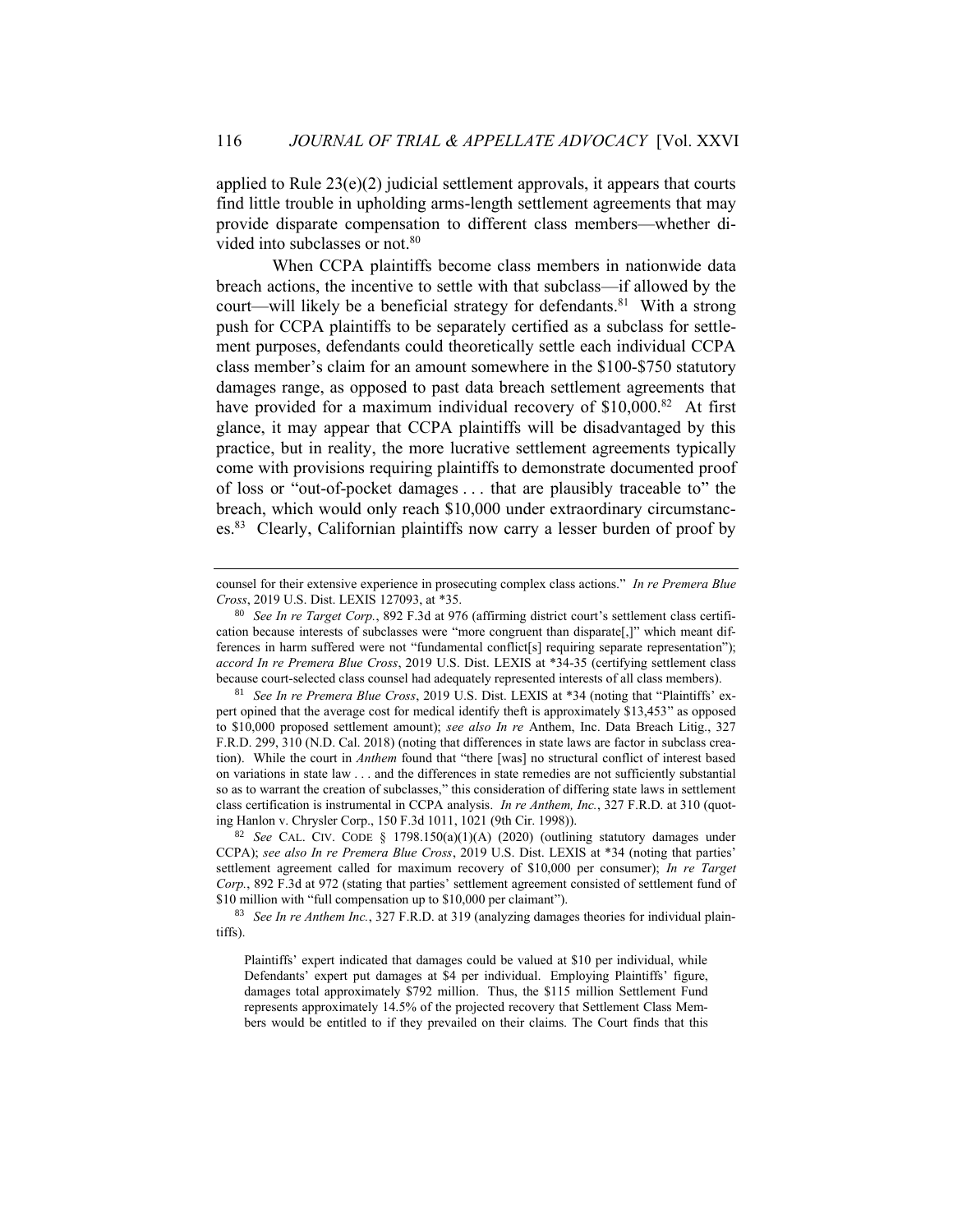certifying as a "CCPA subclass" and settling for statutory damages; whereas, the attendant risks of litigation will cause headaches for the millions of other class members as they negotiate compensation schemes for harm done to them. 84 Likewise, Congress has suggested that the class action bar has garnered a reputation for untrustworthiness as "many believe the only interests served by [class action] settlements are those of the class counsel." 85 This is partly the issue that the Supreme Court's ruling in *Amchem*  tried to correct, but the Court's ruling also opened up more spots at the negotiation table for class action attorneys.<sup>86</sup> This practice may become a particular concern in future data breach actions where CCPA plaintiffs will have a strong argument in favor of subclass certification.<sup>87</sup>

## *B. Predominance Requirement*

To make matters more complicated, commonality and adequacy of representation under Rule 23(a) are not the end of the analysis for class cer-

percentage is within the range of reasonableness after taking into account the costs and risks of litigation.

#### *Id.* (internal citations omitted).

<sup>84</sup> *See In re Target Corp.*, 892 F.3d at 972-73 (discussing appeal theory that settlement would not adequately redress injuries or future risk of harm); *In re Anthem Inc.*, 327 F.R.D. at 325 (discussing class members' concerns over limited time period to claim out-of-pocket losses). "Several other objectors believe that the one-year limitation on the period to submit a claim for out-ofpocket costs will cut off recovery for unforeseen future losses." *In re Anthem Inc.*, 327 F.R.D. at 325.

<sup>85</sup> *See* Howard M. Erichson, *CAFA's Impact on Class Action Lawyers*, 156 U. PA. L. REV. 1593, 1599 (2008) (introducing motives behind Class Action Fairness Act of 2005 and distrust among class action lawyers). "Politicians and other CAFA [Class Action Fairness Act] proponents called class action lawyers self-interested, unscrupulous, unprincipled, and unaccountable." *Id.* at 1593-94 (internal citations omitted).

<sup>86</sup> *See id.*, at 1594 (noting class action lawyers' common mistrust of *Amchem*, *Ortiz*, and Rule 23 amendments).

Each sought to tighten controls on class action lawyers to reduce abuse in light of problems of agency, autonomy, and leverage. Add to this picture the criminal prosecution of [a] firm and several of its leading partners for payments to class representatives in securities class actions, the criminal prosecution of [a] plaintiffs' attorney . . . for misappropriation of settlement funds, a similar prosecution of several . . . mass tort lawyers, and a spate of civil lawsuits against mass litigators claiming that they breached their duties to their clients, and the environment of mistrust of mass litigators becomes even clearer.

#### *Id.* at 1594-95.

<sup>87</sup> *See In re Anthem, Inc.*, 327 F.R.D. at 310 (noting that "substantial" differences in state remedies can warrant creation of subclasses).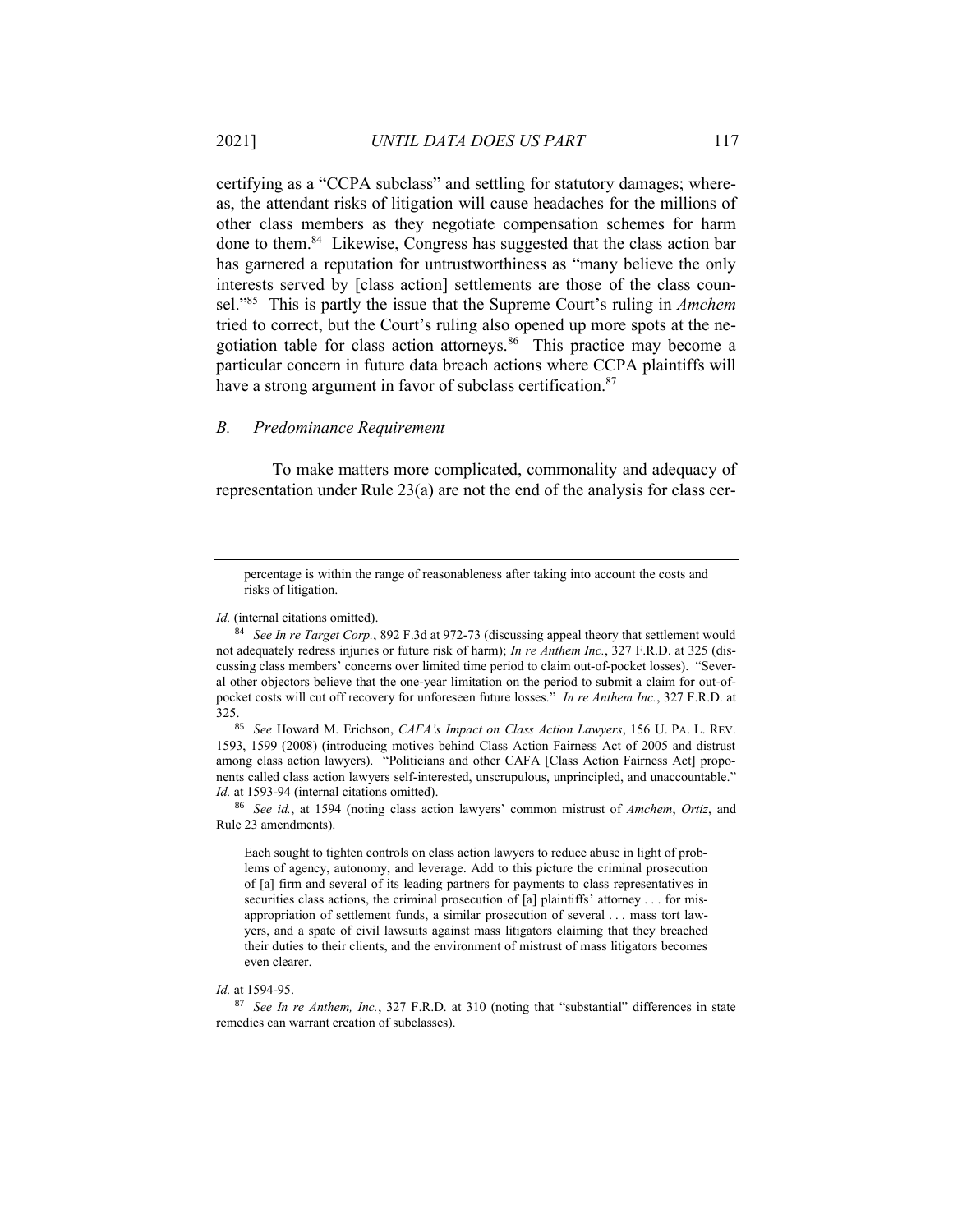tification.<sup>88</sup> If plaintiffs meet all four prerequisites under Rule  $23(a)$ , they then have the burden of proving that the class meets one of the three requirements under Rule  $23(b)$ .<sup>89</sup> As is often the case, data breach classes will seek certification pursuant to Rule  $23(b)(3)$ .<sup>90</sup> Under this requirement, plaintiffs must satisfy a two-part test: (1) "that the questions of law or fact common to class members predominate over any questions affecting only individual members;" and  $(2)$  "that a class action is superior to other methods of adjudication." 91 Further, plaintiffs must be wary of this test because the Supreme Court repeatedly observed that "Rule 23(b)(3)'s predominance criterion is even more demanding than Rule  $23(a)$ ."<sup>92</sup> For instance, in *Comcast Corp. v. Behrend*, <sup>93</sup> the Supreme Court found that the issue of damages was sufficiently individualized to preclude Rule 23(b)(3) predominance and deny class certification.<sup>94</sup> Likewise, in *Amchem*, the Supreme Court suggested that "[d]ifferences in state law may compound" already existing disparities among nationwide class members.<sup>95</sup> Thus, the guarantee of statutory damages for the CCPA subgroup of plaintiffs—and the statute being the first of its kind in the United States—may "swamp any common issues and defeat predominance" required to certify a nationwide class.<sup>96</sup>

<sup>92</sup> *See* Comcast Corp. v. Behrend, 569 U.S. 27, 34 (2013) (discussing predominance requirement); *see also Dukes*, 546 U.S. at 362 (discussing predominance criterion).

<sup>93</sup> 569 U.S. 27 (2013).

<sup>94</sup> *See id.* at 34 ("Questions of individual damage calculations will inevitably overwhelm questions common to the class."); *see also In re Anthem Inc.*, 327 F.R.D. at 317 (acknowledging data-breach plaintiffs raise novel issues of damages).

<sup>88</sup> *See* Wal-Mart Stores, Inc. v. Dukes, 564 U.S. 338, 345 (2011) (stating that once 23(a) requirements are met, plaintiffs have burden to "satisfy at least one of the three requirements listed in 23(b)"); *see also In re Anthem Inc.*, 327 F.R.D. at 307 (noting that data breach classes seek certification under 23(b)(3)).

<sup>89</sup> *See Dukes*, 546 U.S. at 345 (describing class certification process).

<sup>90</sup> *See In re* Premera Blue Cross Customer Data Sec. Breach Litig., No. 3:15-md-2633-SI, 2019 U.S. Dist. LEXIS 127093 at \*29 (D. Or. 2019) (stating that plaintiffs seek certification under Rule 23(b)(3)); *In re Anthem Inc.*, 327 F.R.D. at 311 (same); *accord Dukes*, 546 U.S. at 363 (noting "we think it clear that individual monetary claims belong in Rule 23(b)(3).")

<sup>91</sup> *See* FED. R. CIV. P. 23(b)(3).

<sup>95</sup> *See* Amchem Prod. Inc. v. Windsor, 521 U.S. 591, 624 (1997) (analyzing class action through Rule 23(b)(3)'s predominance requirement); *In re Anthem, Inc.*, 327 F.R.D. at 313 (stating courts should examine differences in underlying state law as part of predominance analysis); *In re* Hyundai & Kia Fuel Econ. Litig., 881 F.3d 679, 691 (9th Cir. 2019) ("[I]n a multistate class action, variations in state law may swamp any common issues and defeat predominance.") (quoting Castano v. Am. Tobacco Co., 84 F.3d 734, 741 (5th Cir. 1996)).

<sup>96</sup> *See* CAL. CIV. CODE § 1798.150(a) (2020) (outlining private right of action under CCPA); *see also In re Hyundai*, 881 F.3d at 691 (suggesting that "where the consumer-protection laws of the affected [s]tates vary in material ways, no common legal issues favor a class-action approach to resolving [a] dispute.") (internal citation omitted).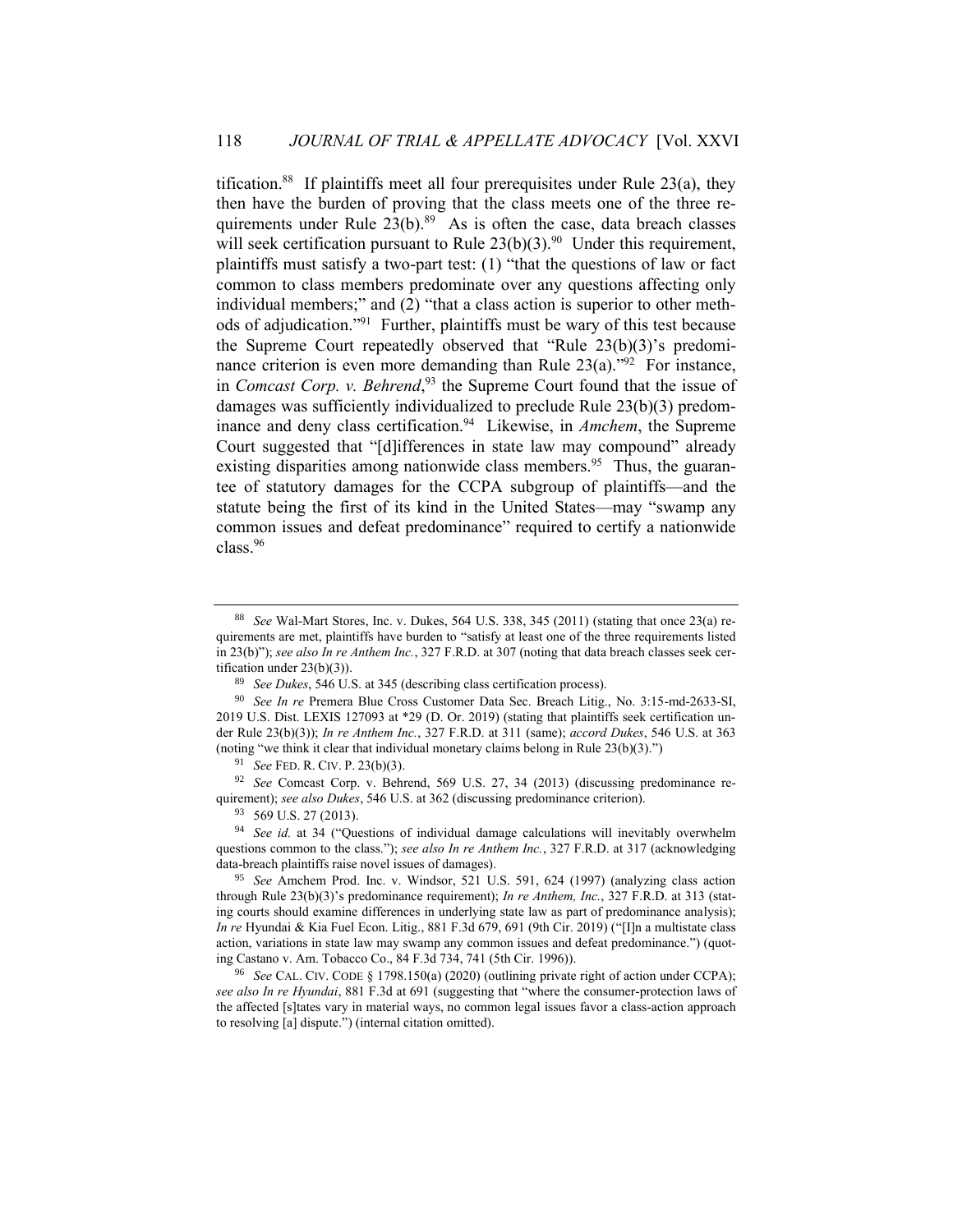On the other hand, the Supreme Court has also found that, "[t]o determine whether common questions predominate, the Court begins with 'the elements of the underlying cause of action.'"<sup>97</sup> If this "elements analysis" was applied to CCPA claims, a federal court will likely break § 1798.150's private right of action into its component parts to ask: (1) did the defendant possess the consumer's nonencrypted and nonredacted consumer information; (2) was that information subject to an unauthorized access and exfiltration, theft, or disclosure; and (3) was that exfiltration, theft, and/or disclosure the result of the defendant's violation of the duty to implement and maintain reasonable security procedures and practices *appropriate to the nature of the information*? 98 It will not be a stretch for a court to find that elements (1) and (2) are issues common to all class members for predominance purposes.<sup>99</sup> However, the more pressing question presented is whether the CCPA creates a heightened legal duty under element (3) as opposed to, for example, the legal duty owed under a common law negligence claim, because the CCPA contains other provisions, which indicate that "the nature of personal information" can vary in different contexts.<sup>100</sup> For instance, in breaches that implicate the CCPA's specific provision regarding businesses' execution of third party vendor contracts that include an attendant prohibition on vendors' sale, retention, use, or disclosure of PII outside of the vendors' "direct business relationship with

#### *Id.* at \*57-58.

<sup>97</sup> *See In re* Premera Blue Cross Customer Data Sec. Breach Litig., No. 3:15-md-2633-SI, 2019 U.S. Dist. LEXIS 127093 at \*37 (D. Or. 2019) (quoting Erica P. John Fun, Inc. v. Halliburton Co., 563 U.S. 804, 809 (2011)) (discussing predominance analysis in data breach class action).

<sup>98</sup> CAL. CIV. CODE § 1798.150(a) (2020) (stating elements of private right of action under CCPA).

<sup>99</sup> *See In re Premera Blue Cross*, 2019 U.S. Dist. LEXIS at \*56-58 (comparing California statutory claim with common law negligence claim for predominance purposes).

The question of whether Premera had Sensitive Information is not disputed. The question of whether Premera negligently maintained, preserved, or stored the information would be resolved on a classwide basis. The question of whether a third party (the alleged hackers) accessed the data is also a common question, because it involves common evidence regarding whether data was exported or exfiltrated from Premera's servers.

<sup>100</sup> *See In re Anthem, Inc.*, 327 F.R.D. at 314 (noting common factual and legal issues relevant to negligence claims outweigh any individualized differences). In this pre-CCPA class action, the court found that the case did not "implicate any of the state-specific issues that can sometimes creep into the negligence analysis." *Id.* In the same decision, the court rejects an argument that the "predominance requirement cannot be met because the affected state consumerprotection statutes vary in their coverage," because "the core of the [p]laintiffs' case relie[d] on the uniform aspects" of these laws. *Id.* at 315.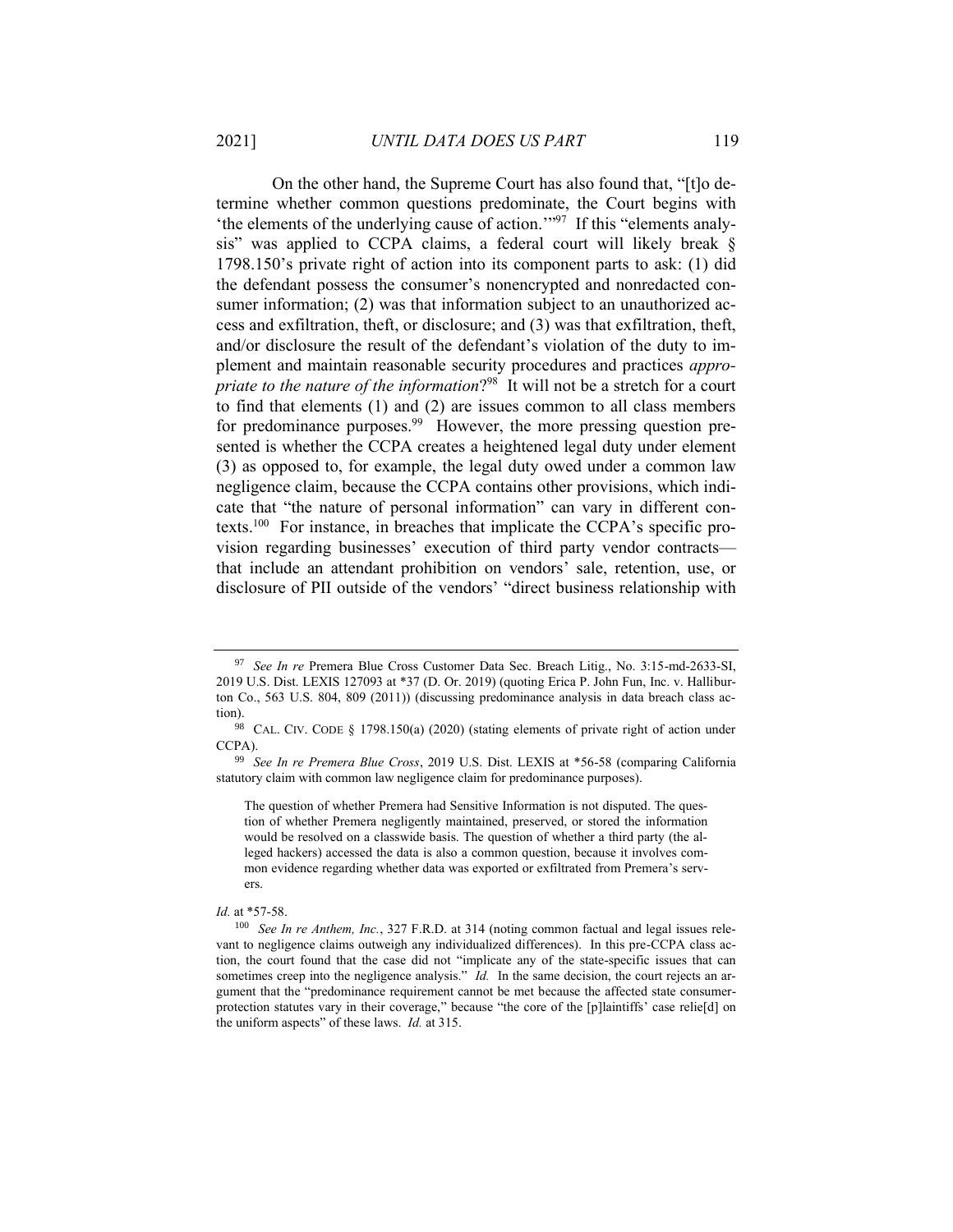the business"—courts will have to decipher whether businesses employed certain, context-specific procedures to safeguard consumer PII. 101

Subsequently, under the private right of action provision of the CCPA, courts will then have to determine whether those procedures constitute "appropriate" and "reasonable" practices given the nature of the information.<sup>102</sup> Courts, however, may still be inclined to rely on past data breach actions, which found that predominance was established since each individual action stemmed from a single course of conduct by a single defendant.<sup>103</sup> Nonetheless, the CCPA certainly invigorates the debate over predominance, and at the very least, may cause courts to err on the side of caution by certifying CCPA plaintiffs as their own subclass during pre-trial proceedings, given that lengthy appeals interpreting this landmark statute are likely foreseeable. 104

### IV. CONCLUSION

The California Consumer Privacy Act is the first law of its kind in the United States. Its global reach in protecting Californian citizen's rights to their Personally Identifiable Information has already had a profound effect on the consumer marketplace as businesses become CCPA-compliant. Some may argue that its mere enactment is the final push needed for comprehensive federal data privacy legislation. If such a result does not come to fruition, however, an overarching federal data privacy regime will be necessary after a post-CCPA data breach's tangled and unpleasant journey through the federal court system. This journey is perhaps already being put to the test after California plaintiffs brought a class suit against Ring, LLC, whose in-home video surveillance systems have continuously been hacked.<sup>105</sup> Although the alleged injuries suffered in this case—hackers physically viewing consumers' private lives inside their homes—are far more concrete than the exposure of consumers' PII, the class action com-

<sup>&</sup>lt;sup>101</sup> *See* CAL. CIV. CODE § 1798.140(w)(2)(A) (2020) (describing compliance requirements for third party contracts related to consumer PII).

<sup>102</sup> *See* Leipzig et al., *supra* note 17, at 37 (discussing guidelines for businesses' contracts with third party vendors).

<sup>103</sup> *See In re Anthem, Inc.*, 327 F.R.D. at 315 (finding predominance was met because vast majority of common issues regarding data breach stemmed from defendant's "common course of conduct").

<sup>104</sup> *See In re* Target Corp*.* Customer Data Sec. Breach Litig., 892 F.3d 968, 976 (discussing data breach as "one accident" that caused series of events leading to *all* plaintiffs' injuries) (emphasis added).

<sup>105</sup> *See In re* Ring LLC Privacy Litig*.*, Docket No. 2:19cv10899 (C. D. Cal. Apr. 13, 2020) (Fitzgerald, J., Order Consolidating the Related Cases) (district court order allowing data breach class action to proceed with CCPA claims).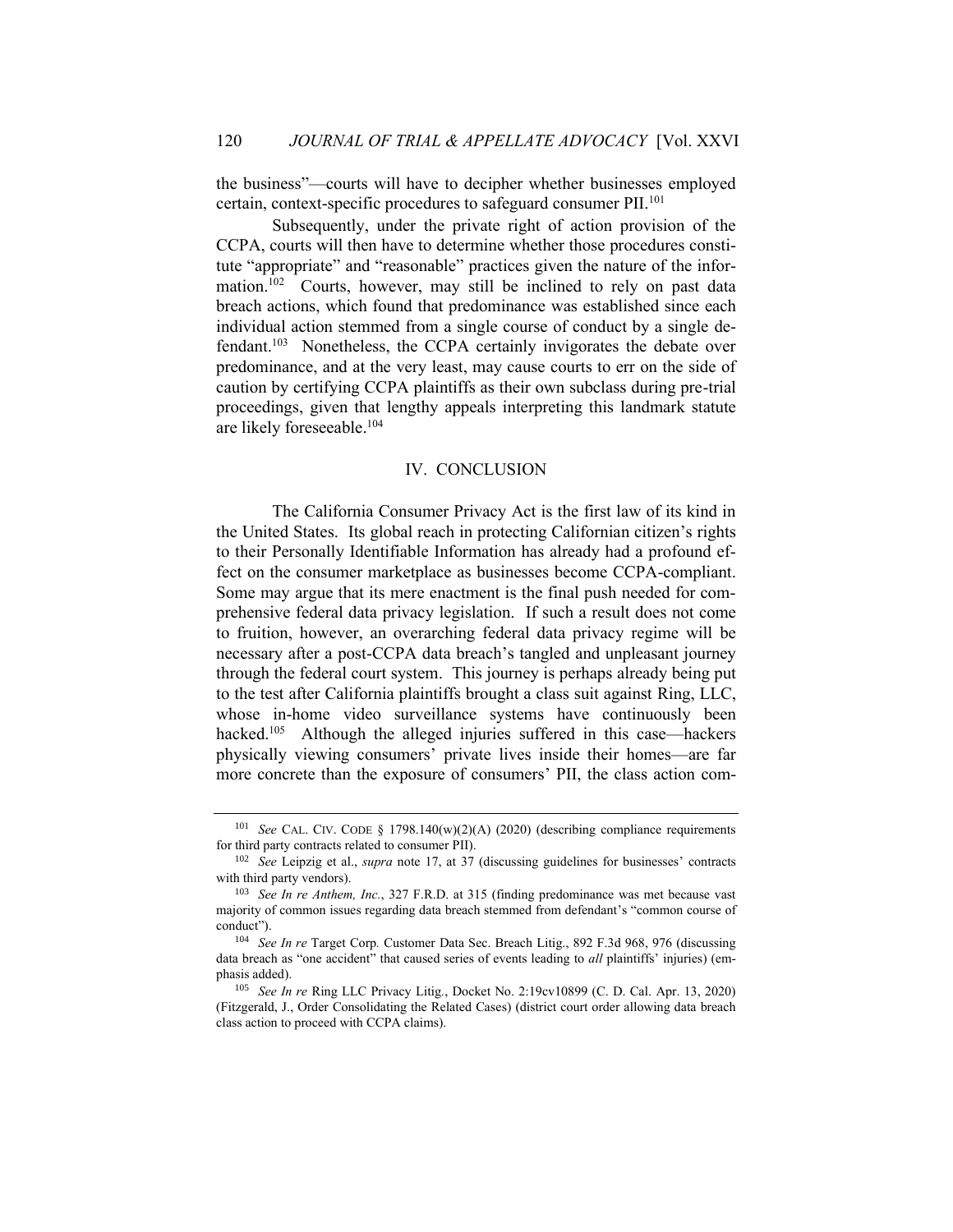plaint brings both common-law negligence and CCPA claims on behalf of a nationwide class.<sup>106</sup> As this Note points out, this interplay between nationwide class members and California class members will surely be an interesting issue worth close observation.

With the FTC's confounded Equifax settlement still in sight, it is unsurprising that individual consumers continue to file data breach class actions in federal courts. The CCPA will likely muddle these pre-trial proceedings in multidistrict litigation, which could result in greatly disparate and far more attainable—outcomes for Californian consumer-plaintiffs. The CCPA compounds the existing differences in state laws (or the lack thereof) regarding data breaches, and could be interpreted by federal courts to swamp either the commonality or predominance requirements for nationwide class certification under FED. R. CIV. P. 23(a) and (b). Likewise, the readily ascertainable damages for a CCPA subclass will have an indelible impact on data breach settlement negotiations, which will surely invigorate any adequacy of representation analyses by courts.

If such diversified treatment between citizens of different states becomes the norm for data breach class actions in federal courts, the federal government will seemingly have only two options. First, Congress could leave data breach legislation to the states, making it each state's prerogative to adopt CCPA-esque protections for its citizens, which includes a private right of action. However, such a course is symptomatic of why the CCPA was adopted in the first place: the piecemeal nature of data breach legislation on both the federal and state level is simply not an adequate means of protecting consumers' data. Alternatively, Congress could adopt its own CCPA-esque statutory scheme, granting more power and resources to the FTC to work as the sole organ of data breach litigation. In practice, such a scheme will theoretically provide uniform recovery for citizens of all fifty states, prevent needless multidistrict litigation that expends federal courts' resources, and create uniform standards for business practices related to the collection and protection of consumers' PII.

Until then, circuit splits over standing in data breach class actions and debates concerning what evidence needs to be shown to recover damages will perpetually rule the day in data breach litigation, as hackers and cybercriminals continue to infiltrate consumer data from businesses such as Microsoft, Estée Lauder, and MGM Resorts to the tune of 730.6 million consumer records.<sup>107</sup>

<sup>&</sup>lt;sup>106</sup> *See id.* (permitting data breach class action to proceed with CCPA claims).

<sup>107</sup> *See* Eugene Bekker, *2020 Data Breaches | The Worst So Far*, IDENTITYFORCE (Jan. 3, 2020), https://www.identityforce.com/blog/2020-data-breaches (providing up-to-date list of all reported data breaches by year).